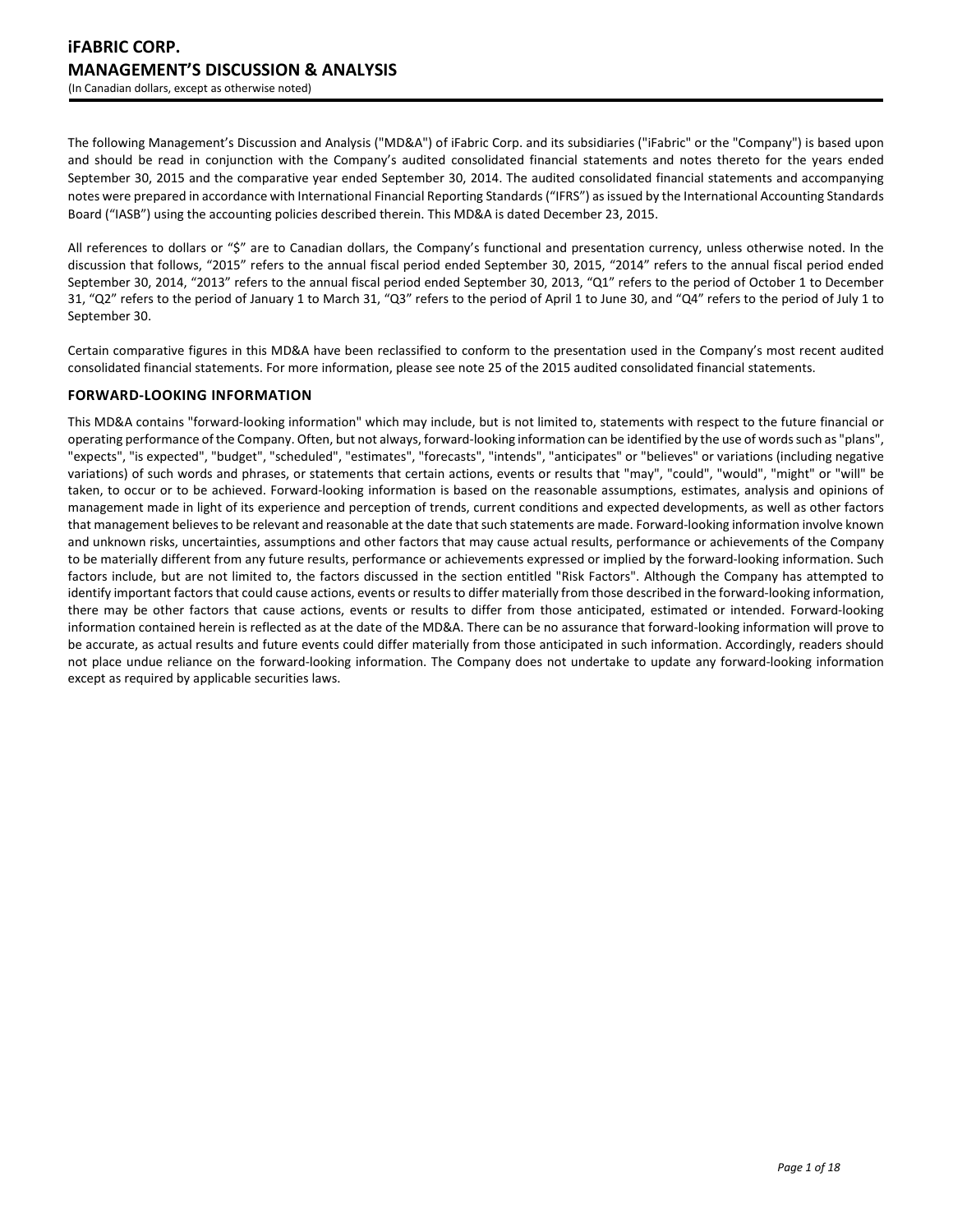## **BUSINESS OVERVIEW**

## **General**

iFabric is a Canadian public company, incorporated under the Alberta Business Corporations Act and is domiciled in Canada. The Company is listed on the Toronto Stock Exchange ("TSX") under the trading symbol "IFA". The head office is located at 525 Denison Street, Unit 1, Markham, Ontario, Canada.

The Company's business activities are divided into three reportable operating segments, which offer different products and services, and are managed separately because they require different marketing strategies and resource allocations. The following summarizes the operations of each segment:

- Intimate Apparel: Includes the design and distribution of women's intimate apparel, sleepwear and accessories.
- Intelligent Fabrics: Includes the development and distribution of innovative products and treatments that are suitable for application to textiles, plastics, liquids, and hard surfaces. These products are designed to provide added benefits to the user.
- Other: Includes leasing of property to group companies, related parties and third parties.

## **NATURE OF OPERATIONS**

## **Intimate Apparel**

The Intimate Apparel division commenced operations in 1992 and currently operates under the trade name Coconut Grove Intimates. Its business comprises the design, purchasing, and distribution of intimate apparel and, in particular, a range of specialty bras including the division's patented backless, strapless underwire bra. The division also distributes a range of apparel accessories as well as sleepwear.

Initially, all products were manufactured and distributed from manufacturing facilities situated in Ontario, Canada. However, in 2005, management took a decision to wind down the Canadian manufacturing operations in favour of outsourcing manufacture to major mills located in China. The benefits of this decision were twofold:

- Lower and stable direct product costs resulting in improved margins.
- Significant savings in overheads especially in lower sales month's resultant from the seasonal nature of the apparel industry.

As a further consequence of this decision, manufacturing space in Company owned premises located in Markham, Ontario were converted to warehouse and office space and currently serves as the Company's head office as well as the product distribution centre for the Canadian market. Surplus space in its Canadian facility has been rented to third party tenants, which has reduced the carrying cost of this facility.

The division has continued to deploy the approach of outsourcing production of its products to China, where currently over 95% of its inventory production takes place.

The division utilizes contract warehouse facilities located in Los Angeles, California and Manchester, England in order to service its key US and European markets and, Company-owned premises located in Markham, Ontario serve as the distribution centre for the Canadian market. Premises rented in Manhattan, New York, houses the division's sales team and, additionally, includes showroom space for the purpose of hosting marketing appointments with major retail buyers in the United States.

In the past several years, the Company has repositioned the division's product strategy by way of leveraging a number of key license agreements in order to sell products under some of the most recognized brands in the intimate apparel industry, including Maidenform®, Splendid®, and Ella Moss®. In addition, the division develops and supplies products for sale under the private label brands of certain major retailers as well as the Company's own brand.

Products are sold internationally to the division's customer base which includes a number of major retailers as well as specialty boutiques. Major retail customers include Wal-Mart (Canada), Sears (Canada), Debenhams, Kohl's, Hanes Brands, Bloomingdales, Marks & Spencer, Nordstrom, Maidenform, La Vie En Rose, House of Fraser, Boux Avenue and Amazon.com.

## **Intelligent Fabrics**

A second strategic division commenced operations in 2010, when the Company obtained exclusive North American distribution rights for a new generation of textile treatment technologies, which have the ability to kill bacteria, repel insects, and help encourage a healthy skin environment, amongst others. Management anticipates that the intelligent fabrics division will be the main driving force of the Company's future growth and expansion.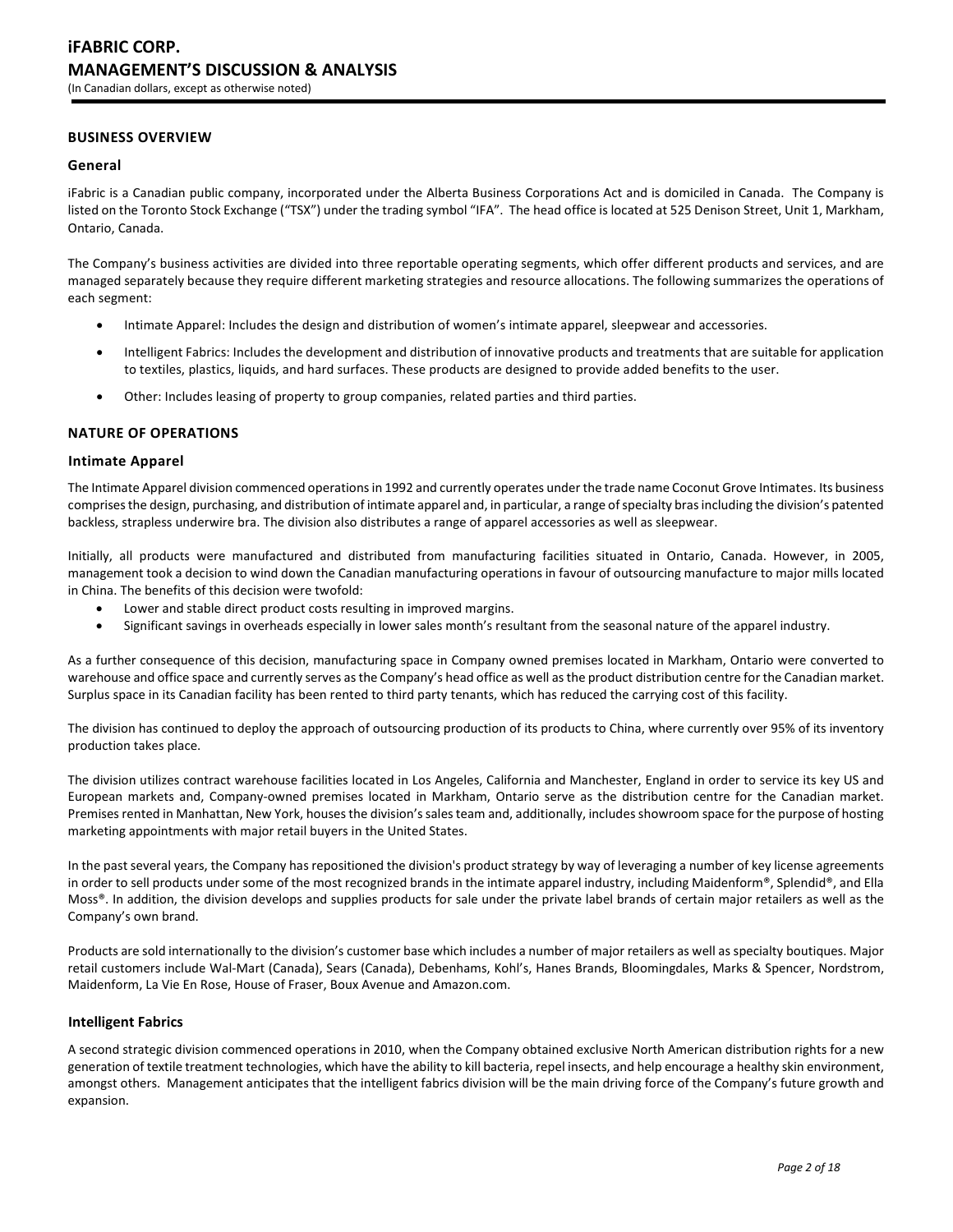On December 6, 2013, the Company secured global distribution and marketing rights in respect of antimicrobial, antiviral and other textiles technologies with the additional right to distribute such technologies under the Company's own brands.

The Intelligent Fabrics business segment has two key supply centers in Asia (China and Taiwan), that service the Asian market, which represent the main production region for goods supplied to North America and is accordingly the Company's main market area for the distribution of products. In addition, technical support specialists in Asia provide guidance and support to customers regarding the integration of the Company's chemical formulations into their products.

Development, testing and regulatory activities are primarily funded with income earned from both the Intelligent Fabrics division and the Intimate Apparel division. Additional funding, when required, is sourced from additional equity and/or debt.

The Intelligent Fabrics division currently focuses its regulatory, product development, and marketing efforts on three key technologies, namely:

#### *1. Protx2*® *Anti-Microbial Technologies*

Protx2*®* formulations impart anti-microbial and/or anti-viral powers to fibers, plastic, paint and paper treated with these formulations. Numerous laboratory tests have shown that treated products inhibit the growth of a wide variety of infectious agents associated with Healthcare-Associated Infections ("HAI"), including MRSA, C-Difficile, VRE, and H1N1, and by their application may assist in preventing the spread of such infections.

The company is currently targeting two key markets with regard to the distribution of Protx2®:

#### a) Sports apparel, outerwear and footwear

There is an increasing trend amongst major sports apparel, outerwear and footwear manufactures to offer technologically-enhanced products. With the ability of Protx2<sup>®</sup> to combat odour-causing bacteria, the Company is able to provide manufacturers with the ability to produce apparel and footwear that stays fresher longer without the need for repeated washing or cleaning. Innovative application methodology developed by the Company over a number of years allows for Protx2® to be integrated into almost any fabric as well as all the components of footwear including foam, rubber, and plastics. With its current Environmental Protection Agency ("EPA") registrations, the Company is in a position to distribute Protx2® for use in sportswear and footwear sold in the US market.

#### b) Medical

Protx2® formulations impart anti-microbial and/or anti-viral powers to fibers, plastic, paint and paper treated with these formulations and is suitable for application to many areas of a hospital environment, including, scrubs, bedding, curtaining, carpeting, walls, air filters and numerous plastic components amongst others.

The Protx2® range of products is dedicated to combating hospital acquired bacterial infections, including MRSA, Clostridium Difficile, VRE, Klebsiella Pneumonia, and by their application may greatly assist in reducing such infections. In addition, Protx $2^{\circ}$  is also a strong antiviral agent effective against, Norovirus and H1N1.

In order to fully enter the medical market for Protx2®, the Company is in process of securing a second and higher level of EPA registrations that will allow it to make applicable claims in connection with the efficacy of Protx2® ("kill claims") for medical use. A testing protocol for this purpose has been negotiated and agreed to by the EPA and the requisite testing in conformity with Good Laboratory Practice ("GLP") Recognition Standards had commenced as at the date hereof. On completed of testing, the reports covering the test results will be submitted to the EPA for review and their approval to include the appropriate kill claims in future product labeling.

#### *2. Dreamskin*®

Dreamskin® textile technology helps encourage a healthy skin environment.

Dreamskin® is effective during both summer and winter months as high and low moisture environments both offer discomfort and irritation. In particular, athletic apparel has two key areas that can cause skin irritation, namely friction and excessive moisture. Dreamskin® targets both of these to help prevent irritation. Dreamskin® became commercially available for sale in Q1 2015.

## *3. Enguard*® *Insect Repellent Fabric*

Applying Enguard® to fabrics results in a highly effective and durable insect repellent. A major strength of Enguard® is that it is safe for children. Testing carried out by the London School of Hygiene and Tropical Medicine show Enguard® to have repelling power comparable to high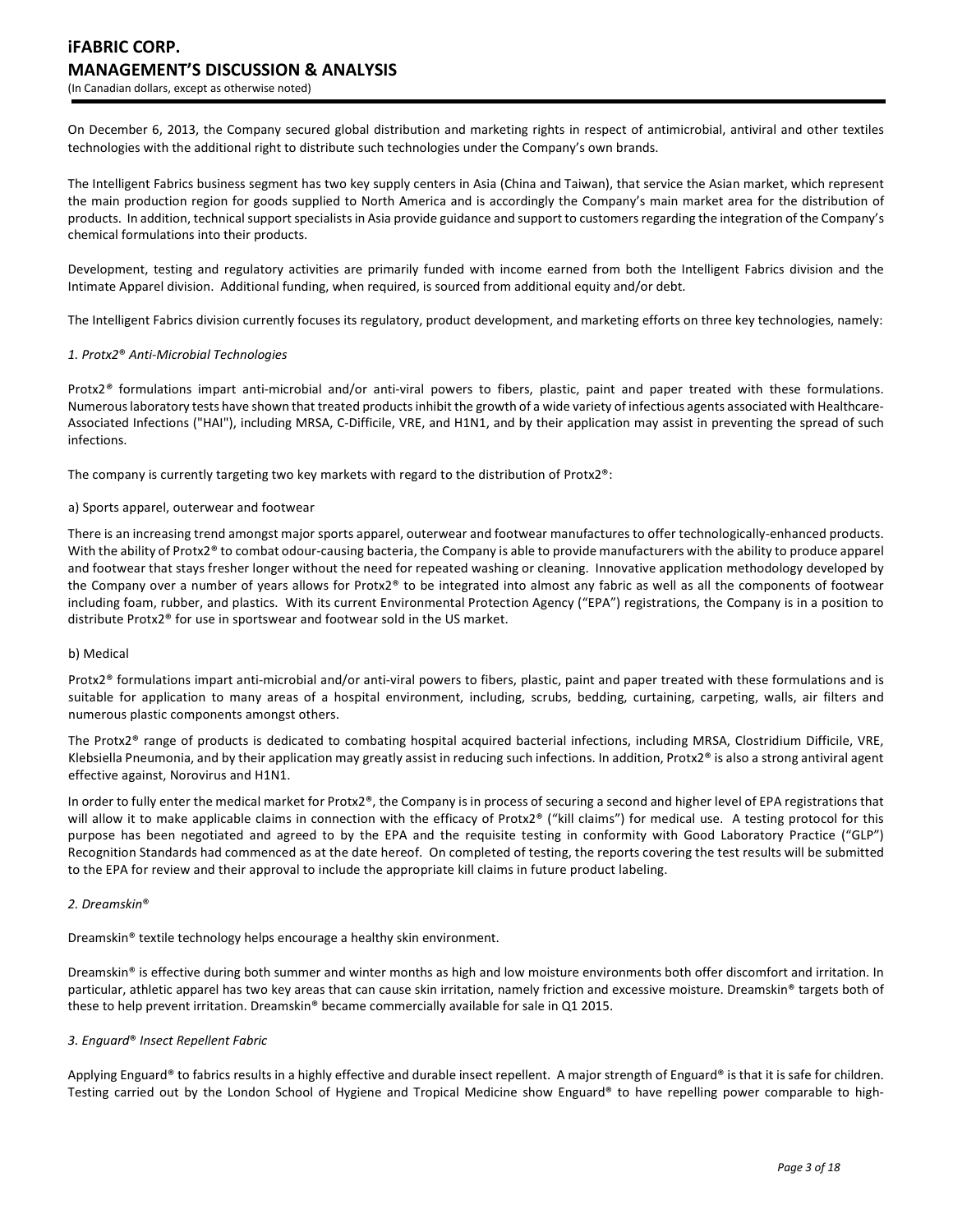concentration DEET and significantly greater than any other natural insect repellents. Enguard® is anticipated to be commercialized during calendar 2016.

During 2015, the Intelligent Fabrics division expanded its portfolio of products by securing distribution and marketing rights, under the Company's own brands, for the following textile treatments:

### UVtx™

Textiles infused with UVtx™ provides apparel with a built in ultraviolet ("UV") light blocker. The UVtx™ formulation contains both UV reflecting and UV absorption elements, giving apparel treated with UVtx™ the ultraviolet protection factor ("UPF") strength of up to UPF 30. This allows the wearer of UVtx™ treated apparel to enjoy permanent sun protection without the need to apply sprays or lotions to the area covered by the garment. Testing has shown that UVtx treated textiles never lose efficacy. As of the date of this MD&A, efficacy and durability testing of UVtx had been completed and it is anticipated that UVtx will be commercialized during the course of calendar 2016.

#### FreshTx™

FreshTx™ is a state of the art odour-absorbing technology, which is easily infused into textile products. FreshTx™ offers permanent protection against odours without the need to use sprays or perfumes. FreshTx™ uses naturally-occurring elements for effective results that are non-toxic and safe. Extremely durable, once applied, the properties of FreshTx™ are renewed with each wash, and is effective even when wet. As of the date of this MD&A, efficacy and durability testing of FreshTx™ has been completed and it is anticipated that this product will be commercialized during the course of calendar 2016.

### DryTx™

DryTx™ moisture-wicking technology provides treated apparel with the ability to quickly draw moisture away from the skin and disperse perspiration across the fabric surface for faster evaporation.

An additional significant attribute of DryTx<sup>™</sup> is its ability to be integrated into apparel in combination with the division's other product offerings, resulting in unique garments that provide superior performance characteristics for athletic apparel. As of the date of this MD&A, efficacy and durability testing of DryTx™ had been completed and it is anticipated that this product will be commercialized during the course of calendar 2016.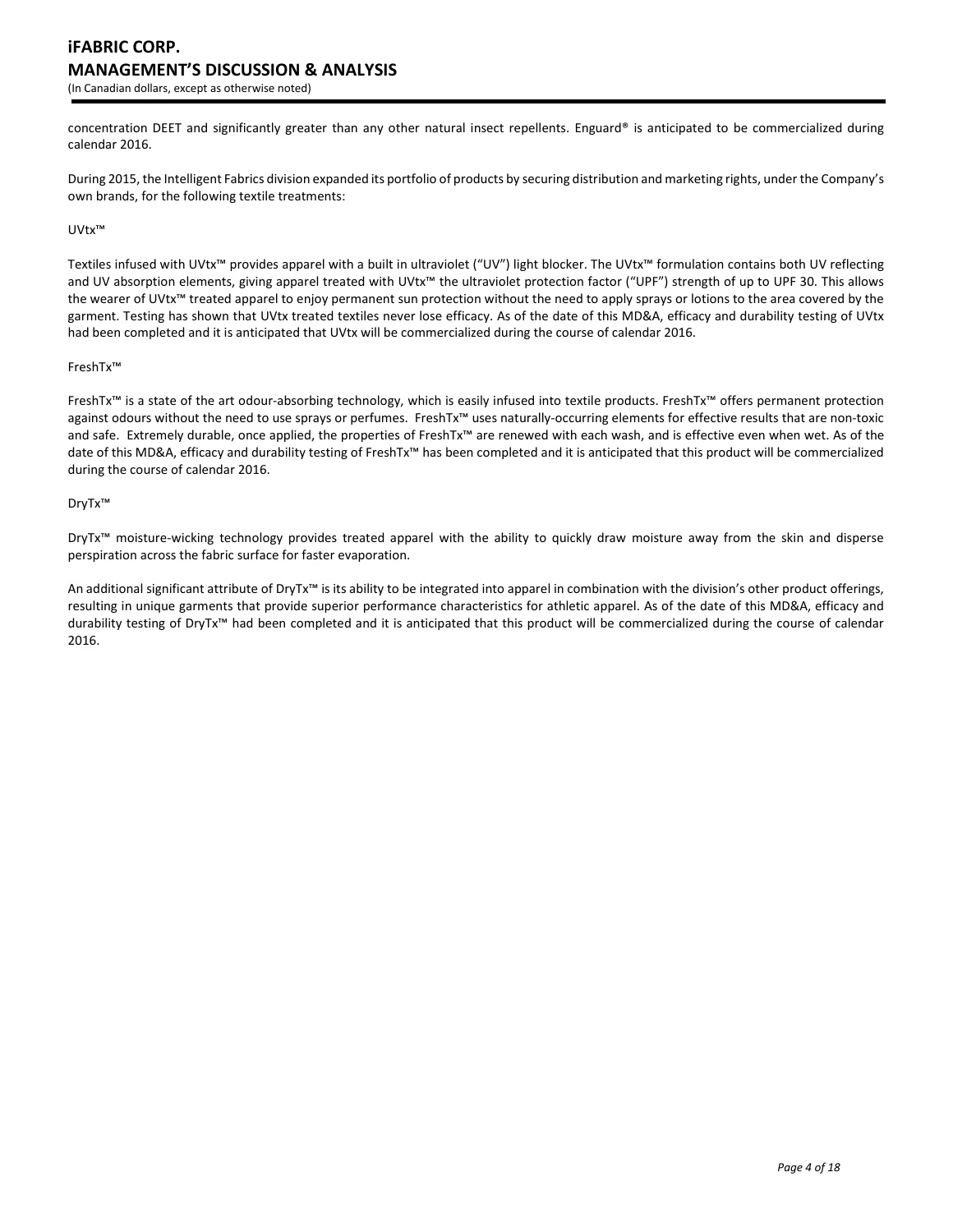## **SELECTED ANNUAL INFORMATION**

The following table sets forth selected annual consolidated statement of earnings (loss) information and balance sheet data for each of the last five fiscal years.

| For the year ended and as at September 30,              | 2015       | 2014       | 2013       | 2012       | 2011      |
|---------------------------------------------------------|------------|------------|------------|------------|-----------|
| <b>Income Statement Data</b>                            |            |            |            |            |           |
| Revenue                                                 | 13,074,848 | 13,021,482 | 8,165,983  | 6,074,766  | 5,660,288 |
| Net earnings (loss) attributable to common shareholders | (109, 837) | 542,214    | (144, 556) | (218, 680) | 484,231   |
| Net earnings (loss) per common share                    |            |            |            |            |           |
| <b>Basic</b>                                            | (0.004)    | 0.021      | (0.006)    | (0.009)    | 0.038     |
| Diluted                                                 | (0.004)    | 0.020      | (0.006)    | (0.009)    | 0.038     |
|                                                         |            |            |            |            |           |
| <b>Balance Sheet Data</b>                               |            |            |            |            |           |
| Total assets                                            | 11,928,359 | 11,559,443 | 9,154,711  | 8,454,058  | 8,292,672 |
| Total non-current financial liabilities                 | 1,408,893  | 1,952,287  | 2,084,741  | 2,801,891  | 3,485,694 |
| Cash dividends declared                                 |            |            |            |            |           |

## **Three Year Overview**

A discussion of the significant factors which have caused variations in the results of operations over the three most recently completed fiscal years is set out below. The selected financial information set out in this MD&A is not exhaustive and should be read in conjunction with the Company's 2015 audited consolidated financial statements and notes thereto.

## **Revenue**

The amount of revenue reported in 2015 increased by a nominal amount, as opposed to an increase of 59% in 2014, and an increase of 34% in 2013, as compared to each of the immediately preceding fiscal years.

Revenue remained relatively unchanged in 2015 in comparison to 2014. However, there are a number of variables, both internal and external, which have contributed to 2015 revenue remaining relatively unchanged from the prior year. The Company's Intimate Apparel operating segment increased its sales in Canada by approximately 26%, but sales in both the United States and United Kingdom decreased, when expressed in their transactional currencies, by approximately 10% in the U.S and 9% in the UK. The majority of the Company's revenues are transacted in foreign currencies. A weakened Canadian dollar vis-à-vis the U.S. dollar and the British pound sterling in 2015 largely offset lower sales in foreign currencies, relative to 2014. During 2015, the Intelligent Fabrics division remained in a bulk trial phase, in terms of integrating its products into production cycles for its client base, and accordingly, revenues in this operating segment represented approximately 5% of the Company's overall consolidated revenues.

In 2014, the 59% increase in revenue was mostly attributable to a full year of sales of the Company's newly introduced intimate apparel programs, which had only begun selling midway through fiscal 2013. During 2014, sales in the Intimate Apparel segment with regard to these new apparel and sleepwear products constituted approximately 38% of overall sales within that operating segment. The increase in revenue in 2014 was also attributed to the commencement of bulk trial programs within the Intelligent Fabrics operating segment.

In 2013, the 34% increase in revenue was almost entirely attributable to the launch of new intimate apparel and sleepwear lines. The Company was successful in negotiating a new license agreement and sales with regard to these licensed products to major retailers had commenced in January 2013.

## **Net Earnings (Loss)**

Net loss attributable to common shareholders of the Company was \$109,837 in 2015, compared with net earnings of \$542,214 in 2014 and a net loss of \$144,556 in 2013. There are a number of variables that contributed to the Company's reduction in net earnings from 2014 to a net loss in 2015. While revenues in 2015 remained relatively consistent overall compared to 2014, there was a reduction in gross profit percentage and gross profit dollars, mainly due to changes in product sales mix and increased clearances of older seasonal goods, at lower margins, during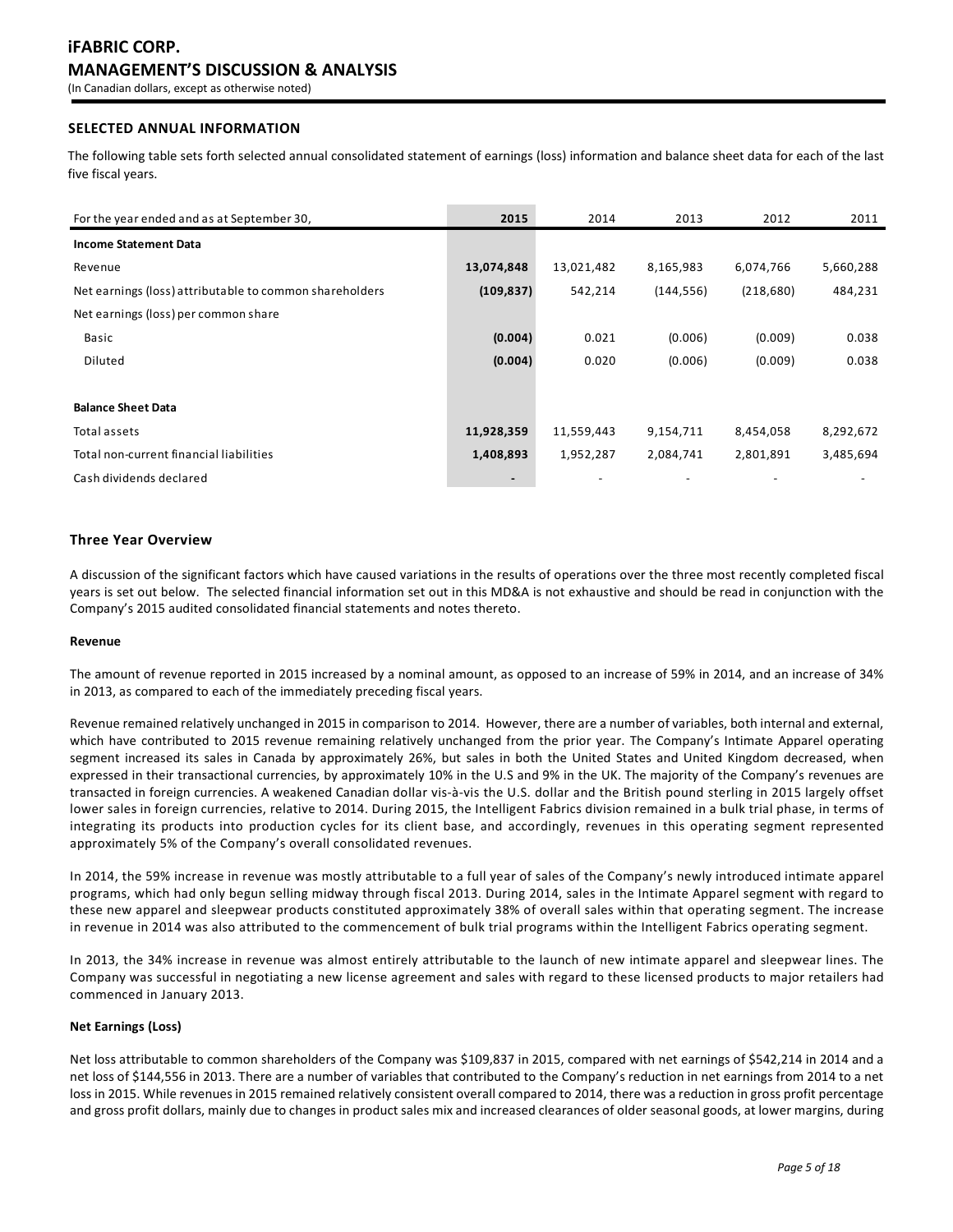# **iFABRIC CORP. MANAGEMENT'S DISCUSSION & ANALYSIS**  (In Canadian dollars, except as otherwise noted)

the year in the Company's Intimate Apparel business segment. As discussed above, the relatively unchanged revenues and decreased gross profits were largely offset by a weakened Canadian dollar in 2015 relative to 2014. The reduction in net earnings in 2015 was also the result of increased selling, general and administrative costs in both the Intimate Apparel and Intelligent Fabrics operating segments. Within the Intimate Apparel segment, the Company increased its staffing costs for the purposes of developing and supporting a new line of sleepwear products. In the Intelligent Fabrics segment, the Company increased its travel, regulatory and testing costs to facilitate future growth of existing products, as well as the launch of new products. During 2015, share-based compensation costs increased by \$164,677 compared to 2014. The reduced sales transacted in foreign currencies, lower gross profits and increased selling, general and administrative costs have been largely offset by gains on foreign currency translation that the Company recorded with respect to its financial assets and liabilities held in foreign currencies.

In 2014, net earnings attributable to the Company's common shareholders was \$542,214 versus a net loss of \$144,556 in 2013. The increase in net earnings of \$686,770 was largely attributable to an increase in revenue in the Intimate Apparel segment from a full fiscal year of sales of the Company's latest line of intimate apparel and sleepwear, as discussed in the "revenue" section above. In addition, gross profits increased by \$2,177,091 to \$6,707,580 in 2014 from \$4,530,489 in 2013. Gross profit percentage decreased in 2014 to 52% from 55% in 2013, as the newly introduced line of products carried lower margins than the Intimate Apparel segment's existing line of accessories. During 2014, selling, general and administrative costs increased in both Intimate Apparel and Intelligent Fabrics operating segments for the purposes of supporting new and future programs within their respective divisions. The other significant factors that contributed to the increase in net earnings in 2014 were lower share-based compensation costs than in 2013, as well as an impairment loss in the amount of \$300,253 recorded in 2013 which was a non-recurring loss.

In 2013, net loss attributable to the Company's commons shareholders decreased by \$74,124 to \$144,556 from \$218,680 in 2012. The decrease in net loss was largely attributable to the introduction of a new line of intimate apparel products, which commenced sales in January 2013. The launch of these new products was the driving force in increasing the Company's total revenues and gross profits from 2012. However, share-based compensation costs of \$436,414 and impairment losses of \$300,253 in 2013 (nil for both items in 2012), offset much of the improved net loss position in 2013 versus 2012.

Key factors which have caused variations in the Company's financial position over the three most recently completed fiscal years include:

## • **Decreases in non-current financial liabilities**

The Company has reduced its non-current liabilities over the last three financial years, utilizing cash generated from operations and cash raised in a private placement of common shares in fiscal 2014. Specifically, the Company has gradually reduced the principal amount of its long-term bank loan payable and has also repaid a portion of amounts due to related parties of the Company. The effect of these repayments is a strengthening of the Company's debt to equity ratio.

## • **Issuance of Capital Stock**

During fiscal 2014, the Company issued common shares in a private placement for net cash proceeds of \$1,430,288. The equity financing was done primarily to facilitate investments in working capital and to finance additional selling, general and administrative costs needed to support future growth.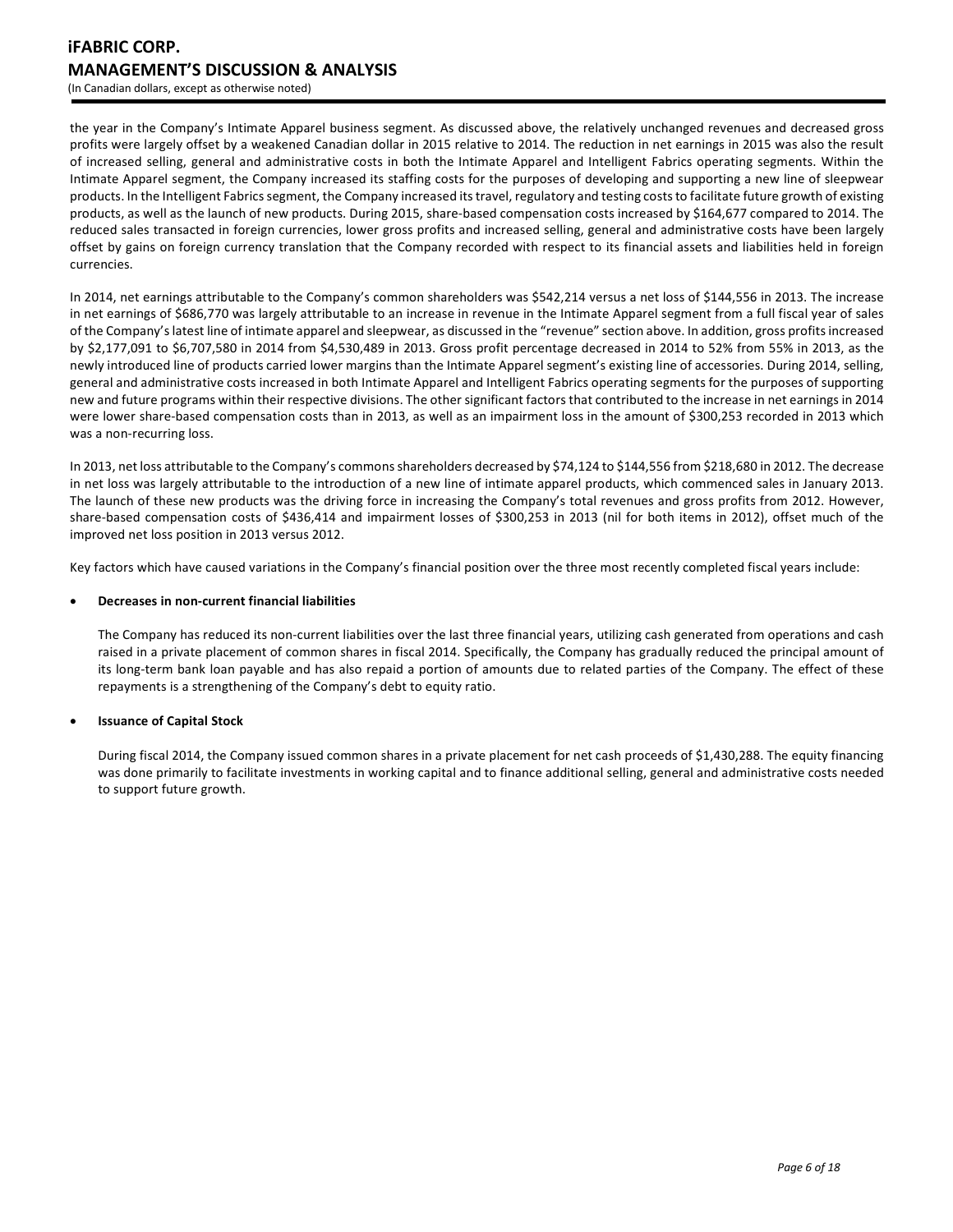# **RESULTS OF OPERATIONS**

The following table sets forth the Company's consolidated statements of earnings (loss) and comprehensive earnings (loss):

| For the year ended September 30,                                       | 2015       | 2014       |
|------------------------------------------------------------------------|------------|------------|
| <b>REVENUE</b>                                                         | 13,074,848 | 13,021,482 |
| <b>COST OF SALES</b>                                                   | 6,604,018  | 6,313,902  |
| <b>GROSS PROFIT</b>                                                    | 6,470,830  | 6,707,580  |
| <b>EXPENSES</b>                                                        |            |            |
| Selling, general and administrative costs                              | 6,042,353  | 5,428,068  |
| Interest on operating line                                             | 16,451     | 12,106     |
| Interest on long-term debt                                             | 43,077     | 49,512     |
| Amortization of property, plant and equipment                          | 39,133     | 41,877     |
| Amortization of deferred development costs                             | 161,465    | 144,400    |
|                                                                        | 6,302,479  | 5,675,963  |
| <b>EARNINGS FROM OPERATIONS</b>                                        | 168,351    | 1,031,617  |
| <b>OTHER EXPENSES (INCOME)</b>                                         |            |            |
| Share-based compensation                                               | 493,351    | 328,674    |
| Gain on foreign exchange                                               | (397, 243) | (87, 413)  |
| Sundry income                                                          | (9, 546)   | (13, 152)  |
|                                                                        | 86,562     | 228,109    |
| <b>EARNINGS BEFORE INCOME TAXES</b>                                    | 81,789     | 803,508    |
| <b>PROVISION FOR (RECOVERY OF) INCOME TAXES</b>                        |            |            |
| Current                                                                | 455,685    | 378,832    |
| Deferred                                                               | (266, 689) | (116, 472) |
|                                                                        | 188,996    | 262,360    |
| NET EARNINGS (LOSS) AND COMPREHENSIVE EARNINGS (LOSS)                  | (107, 207) | 541,148    |
| NET EARNINGS (LOSS) AND COMPREHENSIVE EARNINGS (LOSS) ATTRIBUTABLE TO: |            |            |
| iFabric Corp. shareholders                                             | (109, 837) | 542,214    |
| Non-controlling interest                                               | 2,630      | (1,066)    |
|                                                                        | (107, 207) | 541,148    |
| <b>EARNINGS (LOSS) PER SHARE</b>                                       |            |            |
| Basic                                                                  | (0.004)    | 0.021      |
| Diluted                                                                | (0.004)    | 0.020      |

# **SELECTED OPERATING SEGMENT DATA**

| <b>Operating Segments 2015</b>      | Intimate<br>Apparel | Intelligent<br>Fabrics | Other<br>Segments | Corporate<br>Items and<br>Eliminations | Consolidated |
|-------------------------------------|---------------------|------------------------|-------------------|----------------------------------------|--------------|
| External revenues                   | 12,298,361          | 679.298                | 97.189            | $\overline{\phantom{a}}$               | 13,074,848   |
| Earnings (loss) before income taxes | 1,670,582           | (1, 292, 029)          | 12,881            | (309, 645)                             | 81,789       |
| <b>Operating Segments 2014</b>      | Intimate<br>Apparel | Intelligent<br>Fabrics | Other<br>Segments | Corporate<br>Items and<br>Eliminations | Consolidated |
| External revenues                   | 12.076.631          | 846.645                | 98.206            | -                                      | 13,021,482   |
| Earnings (loss) before income taxes | 1,418,462           | (483, 884)             | 735               | (131, 805)                             | 803.508      |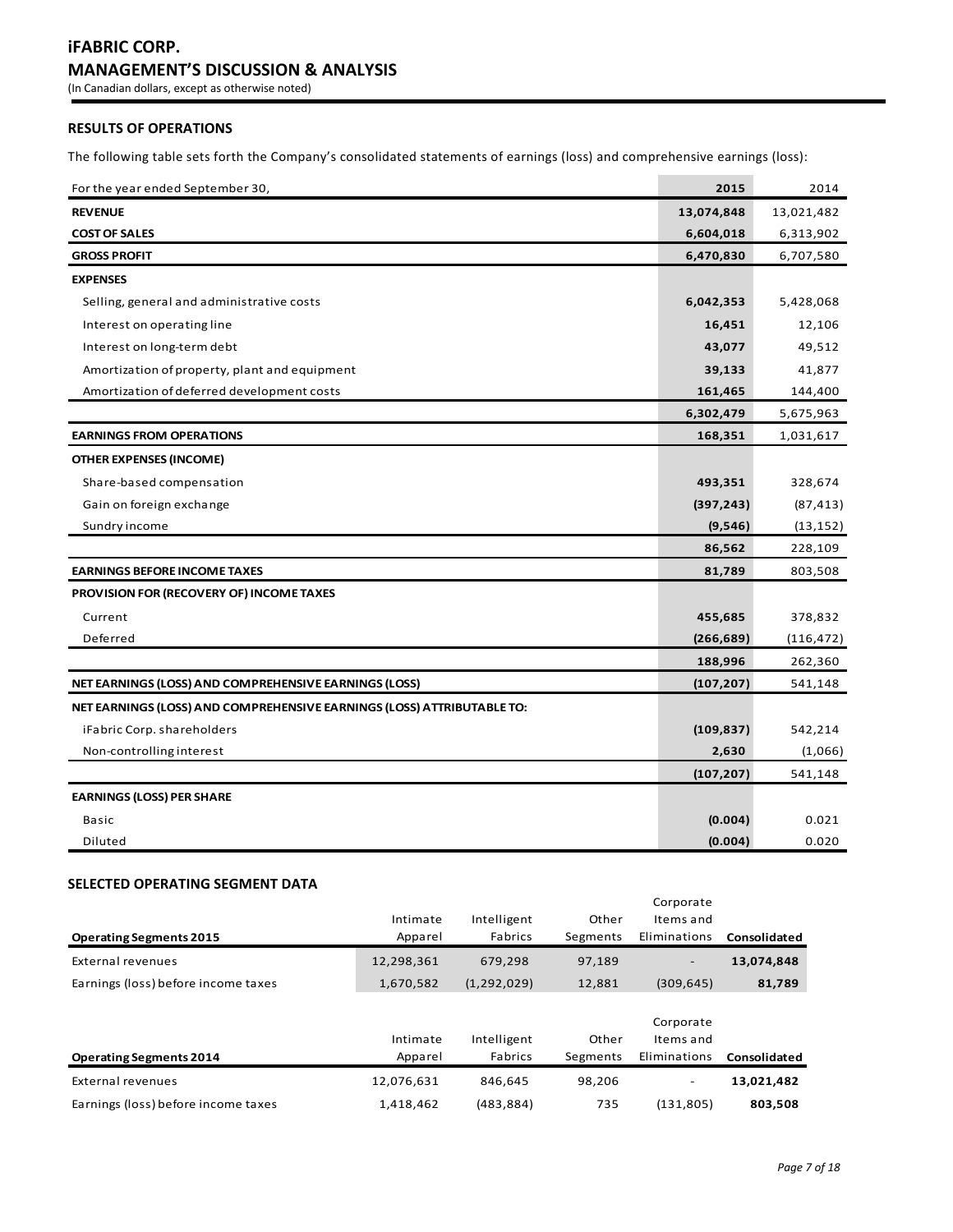## **Revenue**

Revenue increased by \$53,366 to \$13,074,848 in 2015 from \$13,021,482 in 2014. With respect to reportable operating segments of the Company, revenue increased by 2% or \$221,730 in its Intimate Apparel segment and revenue decreased 20% or \$167,347 in its Intelligent Fabrics segment. Geographically, revenue decreased in the United States and United Kingdom, but increased in Canada and other regions.

Revenue remained relatively consistent during 2015 in comparison to 2014. However, there are a number of variables, both internal and external, which have contributed to the results of 2015 revenue remaining relatively unchanged from the prior year. The Company's Intimate Apparel operating segment increased its sales in Canada by approximately 26%, but sales in both the United States and United Kingdom decreased, when expressed in their transactional currencies, by approximately 10% in the U.S and 9% in the UK. The majority of the Company's revenues are generated in U.S. dollars. A weakened Canadian dollar vis-à-vis the U.S. dollar and the British pound sterling in 2015 translated foreign currency revenues into higher amounts when expressed in Canadian dollars, relative to 2014. This foreign exchange impact significantly offset the decrease in foreign currency sales in the Intimate Apparel division. During 2015, the Intelligent Fabrics division remained in a bulk trial phase, in terms of integrating its products into production cycles for its client base, and accordingly, revenues remained a modest portion of the Company's overall consolidated revenues.

## **Gross profit**

Gross profit as a percentage of revenue decreased to 49% in 2015 from 52% in 2014. The decrease in gross profit percentage is mainly due to increased clearances of older seasonal goods, at lower margins, during the year in the Company's Intimate Apparel business segment. Gross profit percentage also decreased in 2015 from 2014 due to the sales mix of products in the Intimate Apparel segment, including a higher proportion of seasonal intimate apparel and sleepwear, which typically carry lower margins than accessories. Gross profit percentage was also lower in 2015 than in 2014 due to certain products in the Intelligent Fabrics segment being sold at lower prices as an incentive for new customer adoption. These incentives were limited to bulk and mini trial programs. Gross profit in dollars decreased by 4% or \$236,750 to \$6,470,830 in 2015 from \$6,707,580 in 2014. The decrease in gross profit dollars is largely attributable to a reduced gross profit percentage, for the reasons discussed above. Similar to the changes in revenue in 2015 versus 2014, as discussed above in the section entitled "Revenue", reduced sales transacted in foreign currencies in 2015, which contributed to a decrease in gross profit dollars, were partially offset by a weakened Canadian dollar relative to the U.S. dollar and British pound sterling.

## **Selling, general and administrative costs**

In 2015, selling, general and administrative costs increased by 11% or \$614,285 to \$6,042,353 from \$5,428,068 in 2014. In the Intimate Apparel operating segment, the Company increased its selling, general and administrative costs for the purposes of developing and supporting a new line of sleepwear products, as part of a renewed license agreement signed in 2015. In the Intelligent Fabrics segment, the Company increased its travel, regulatory and testing costs to facilitate growth of existing products, as well as the launch of new products. Selling, general and administrative costs have also increased as a result of the Canadian dollar weakening in 2015 against the U.S. dollar, as many of the Company's overhead expenses are paid for in U.S. dollars. In addition, the Company's listing fees with regards to migration from the TSX-Venture exchange to the TSX, totaling approximately \$125,000, caused an increase in selling, general and administrative costs in 2015 versus 2014.

## **Interest Expense**

Interest expense during 2015 was \$59,528 compared to \$61,618 during 2014. The Company's interest expense on its long-term debt was lower in 2015 than in 2014, as it carried a smaller principal balance of its bank loan payable. Interest costs on the Company's operating line of credit was higher in 2015 than in 2014. The overall change in interest expense was nominal.

## **Amortization**

Amortization of the Company's property, plant and equipment and deferred development costs totaled \$200,598 during 2015 compared to \$186,277 during 2014. The increase is attributable to the Company recording amortization in 2015 for a product that was still under development during 2014.

## **Share-based compensation**

Share-based compensation costs in 2015 were \$164,677 higher than in 2014. The increase in share-based compensation costs is mostly attributable to a grant of stock options to a newly appointed director of the Company in 2015, which vested immediately, and were expensed in accordance with the Company's accounting policies on share-based payments.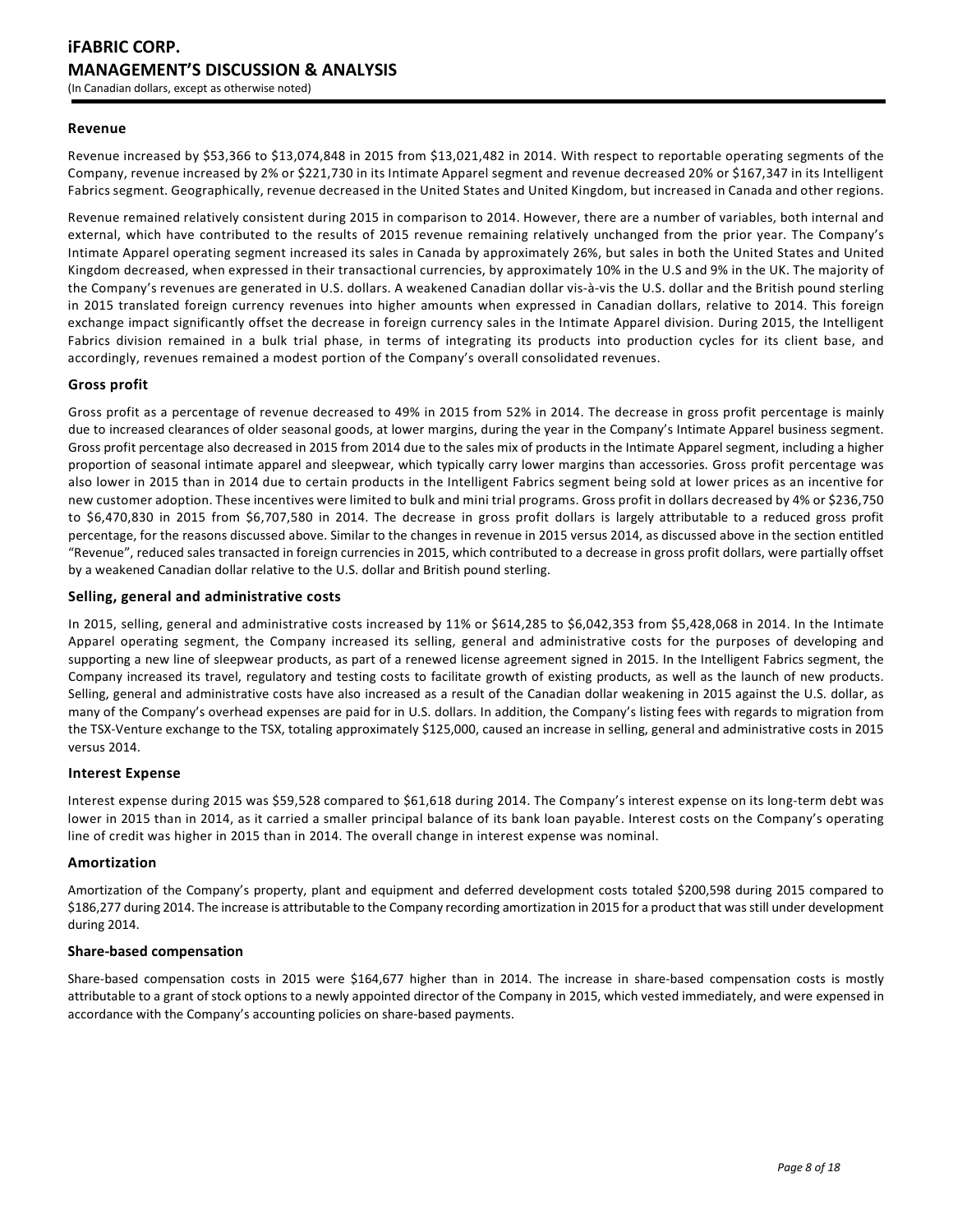## **Gain on foreign exchange**

In 2015, the Company's gain on foreign exchange was \$397,243 versus \$87,413 in 2014. This increase is the result of a significant weakening of the Canadian dollar against the U.S. dollar and British pound sterling during 2015. The Company translated its foreign currency-denominated financial assets and liabilities at each reporting period and realized larger foreign currency gains in 2015 than in 2014.

## **Provision for (recovery of) income taxes**

The Company's total provision for income taxes in 2015 was \$188,966, compared to \$262,360 in 2014. Included in the earnings before income taxes for 2015 are certain non-deductible items for tax purposes. Specifically, an increase in 2015 from 2014 in share-based compensation by \$164,677 is the main reason for the change in the Company's effective income tax rate.

## **Net earnings (loss)**

Net loss attributable to iFabrics' shareholders during 2015 was \$109,837 (\$0.004 per share, basic and diluted) compared to net earnings of \$542,214 in 2014 (\$0.021 basic earnings per share, and \$0.020 diluted earnings per share). The decrease from net earnings in 2014 to a net loss in 2015 is mostly attributable to a decrease in gross profit of \$236,750, an increase in selling, general and administrative costs of \$614,285, and an increase in share-based compensation of \$164,677, for the reasons discussed above. The impact of these changes was partially offset by an increase in foreign exchange gains of \$309,830 in 2015 versus 2014.

## **SEASONALITY AND QUARTERLY FLUCTUATIONS**

The Company's business is seasonal and results of operations for any interim period are not necessarily indicative of results of operations for the full fiscal year. Generally, the Company has experienced a higher level of revenues in the third quarter, compared to other quarterly periods, largely in part to its intimate apparel operating segment, which usually realizes a higher level of sales in the months of April to June, as its retail customers begin to increase their respective purchases in anticipation of larger retail sales in the summer months.

All quarterly results and figures, and their related discussion topics, are unaudited.

## **SUMMARY OF QUARTERLY RESULTS**

| 3,042,404<br>3,251,478                                                           | 3,700,502            |            |
|----------------------------------------------------------------------------------|----------------------|------------|
|                                                                                  |                      | 3,080,464  |
| (160, 905)<br>Net earnings (loss) attributable to common shareholders<br>126,333 | 206,806              | (282, 071) |
| Net earnings (loss) per common share                                             |                      |            |
| (0.006)<br>0.005                                                                 | 0.008                | (0.011)    |
| (0.006)<br>0.005                                                                 | 0.008                | (0.011)    |
|                                                                                  |                      |            |
| Q1                                                                               | Q <sub>2</sub><br>Q3 | Q4         |
| 3,005,785<br>2,911,274                                                           | 3,881,993            | 3,222,430  |
| Net earnings (loss) attributable to common shareholders<br>212,157<br>278,431    | 245,205              | (193, 579) |
| Net earnings (loss) per common share                                             |                      |            |
| 0.008<br>0.011                                                                   | 0.009                | (0.008)    |
| 0.008<br>0.010                                                                   | 0.009                | (0.008)    |
|                                                                                  |                      |            |

## **2015 FOURTH QUARTER RESULTS COMPARED WITH 2014 FOURTH QUARTER RESULTS**

# **Revenue**

Revenue during Q4 2015 decreased by 4% or \$141,966 to \$3,080,464 from \$3,222,430 during Q4 2014. The reduction in revenue is largely attributable to the timing of sales in the comparative quarters. The reduction in sales was partially offset by a weakened Canadian dollar vis-à-vis the U.S. dollar during Q4 2015 versus Q4 2014.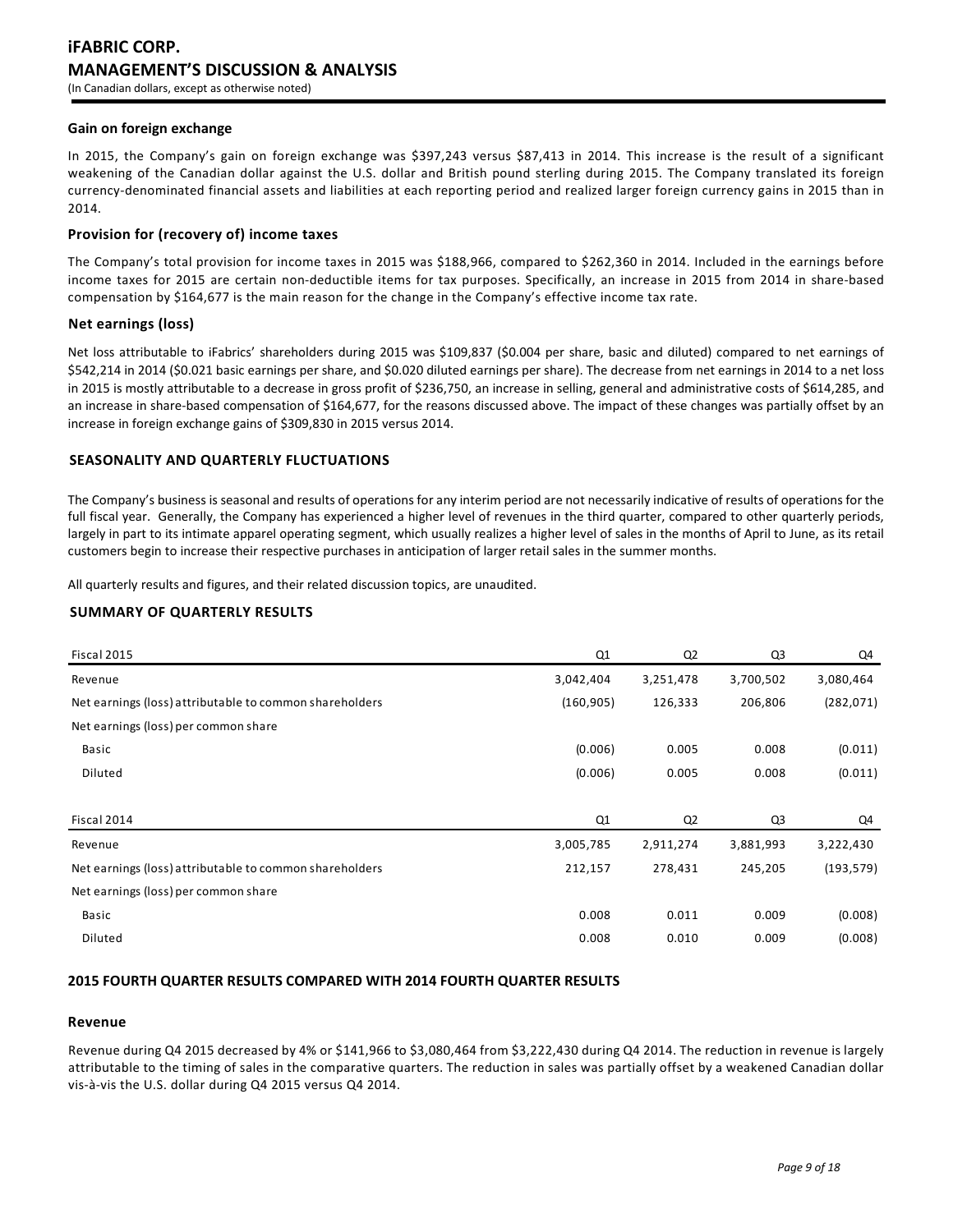## **Gross profit**

Gross profit as a percentage of revenue during Q4 2015 declined to 40% from 45% in Q4 2014. The decrease in gross profit percentage is mostly attributable to the Company increasing the level of clear-out sales of older seasonal inventory in its Intimate Apparel business segment, at lower margins, during Q4 2015 versus Q4 2014. The reduction in gross profit percentage was partially offset by a weaker Canadian dollar vis-à-vis the U.S. dollar during Q4 2015 versus Q4 2014, as the majority of the Company's sales are in U.S. dollars. Gross profit in dollars during Q4 2015 decreased by 16% or \$225,308 to \$1,227,941 from \$1,453,249 in Q4 2014. The decrease in gross profit in dollars is attributable to reduced revenue and reduced gross profit percentage as discussed above.

## **Selling, general and administrative costs**

Selling, general and administrative costs during Q4 2015 increased by 4% or \$69,722 to \$1,651,191 from \$1,581,469 in Q4 2014. The increase is largely attributable to listing fees and legal expenses associated with the Company's graduation from the TSX Venture Exchange to the TSX. These fees were incurred in September 2015 and are non-recurring. The increase is also largely attributable to a decline in the Canadian dollar vis-à-vis the U.S. dollar during Q4 2015 versus Q4 2014, as many of the Company's fixed overheads, including professional fees and product development costs, are paid by the Company in U.S. dollars. The increase in selling, general and administrative costs was partially offset by lower costs with regard to advertising and promotional activities in Q4 2015 versus Q4 2014.

## **Interest expense**

Interest expense during Q4 2015 was \$10,292 compared to \$17,530 during Q4 2014. The reduction was mainly attributable to the Company carrying a lower operating bank loan balance during Q4 2015.

#### **Amortization**

Amortization of the Company's property, plant and equipment and deferred development costs totaled \$50,152 during Q4 2015 compared to \$45,187 during Q4 2014. The increase is attributable to the Company recording amortization in 2015 for a product that was still under development during Q4 2014.

## **Net loss**

Net loss attributable to iFabric's shareholders during Q4 2015 was \$282,071 (\$0.011 per share, basic and diluted) compared to \$193,579 (\$0.008 per share, basic and diluted) during Q4 2014.

## **OVERVIEW OF CONSOLIDATED STATEMENTS OF FINANCIAL POSITION**

The Company's cash balance decreased to \$852,016 as at September 30, 2015 from \$1,006,385 as at September 30, 2014. The decrease in cash is mainly attributable to the Company reducing its financial liabilities.

Total accounts receivable at the end of 2015 was \$2,143,066 compared to \$2,042,179 at the end of 2014.

Total inventory increased by \$294,211 to \$4,706,426 at the end of 2015 from \$4,412,215 at the end of 2014. The increase is largely attributable to the timing of sales surrounding the fourth quarter of both 2015 and 2014.

Property, plant and equipment at the end of 2015 totaled \$2,487,880 compared to \$2,527,012 at the end of 2014. The Company did not invest in or dispose of any property, plant and equipment during 2015.

Deferred development costs decreased to \$598,171 at the end of 2015 from \$759,637 at the end of 2014. The decrease is attributed to amortization of deferred development costs for products commercially available for sale during 2015.

Deferred income taxes increased to \$720,283 at the end of 2015 from \$453,594 at the end of 2014. The increase is mostly attributable to non-capital losses incurred in the Company's Intelligent Fabrics operating segment during 2015.

Total liabilities at the end of 2015 were \$69,218 lower than at the end of 2014. The Company reduced its liabilities mainly with respect to its bank operating line and loans due to related parties. The decrease in total liabilities was partially offset by an increase in accounts payable and accrued liabilities.

## **LIQUIDITY, CASH FLOWS AND CAPITAL RESOURCES**

The Company is subject to risks including, but not limited to, the potential inability to raise additional funds through debt and/or equity financing to support the Company's development and continued operations, and to meet the Company's liabilities and commitments as they come due.

The Company's capital resources include a bank operating line, long-term debt, and equity attributable to the Company's shareholders.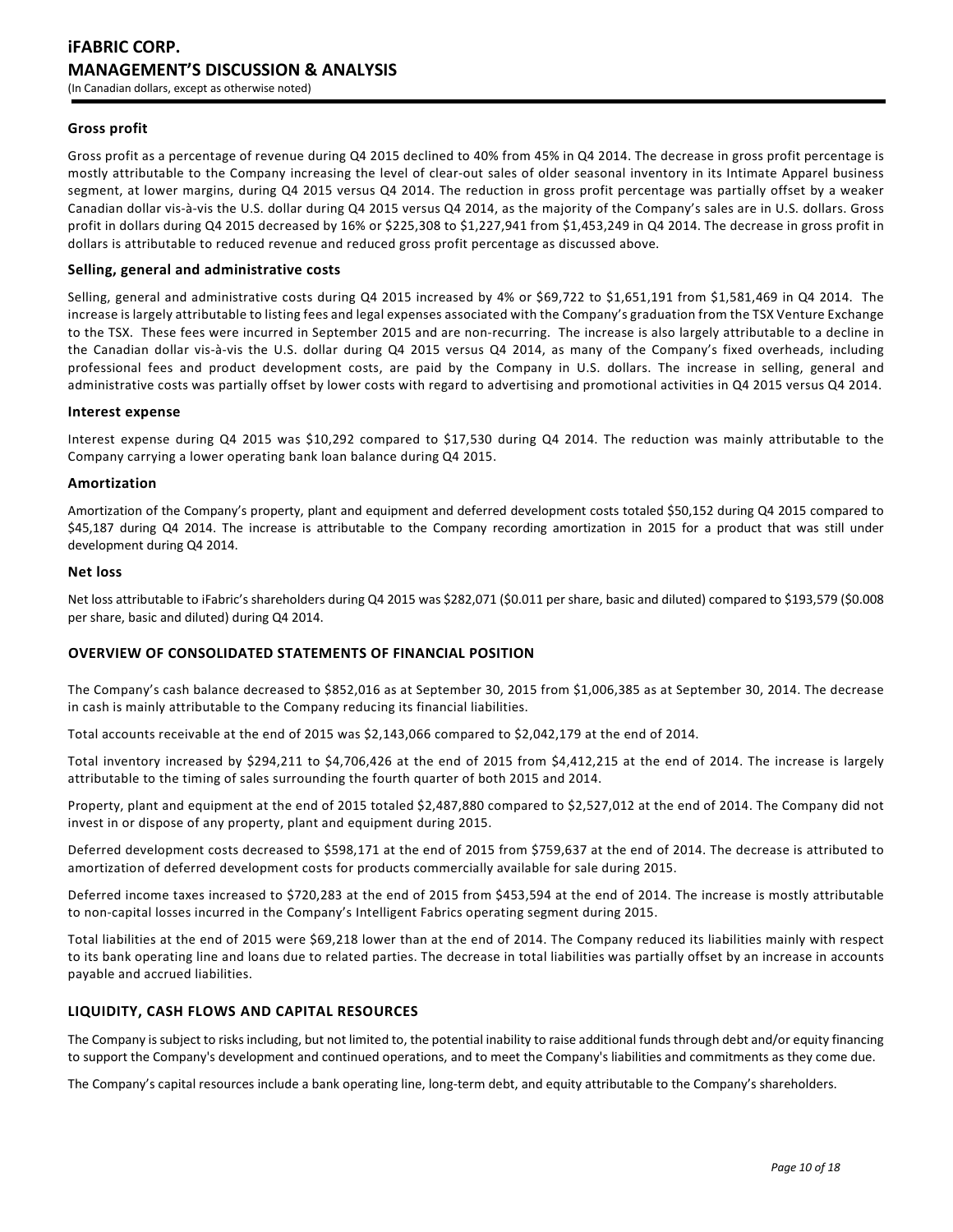#### **Bank Operating Line**

One of the Company's subsidiaries has a demand operating loan with a tier one Canadian bank available to a maximum of \$2,000,000, against which no amount was outstanding as at September 30, 2015 (September 30, 2014 - \$247,204). The loan facility bears interest at the bank's prime lending rate plus 1.75%. The purpose of the credit facility is to provide for ongoing operating requirements including the financing of accounts receivable and inventories. The facility is secured by General Security Agreements covering all the assets of two subsidiary companies, their accounts receivable insurance, an assignment of their fire insurance, and a guarantee in the amount of \$1,000,000 from a third subsidiary of the Company. In addition, the Company has credit card facilities amounting to \$50,000 Canadian dollars and \$25,000 U.S. dollars, which are subject to the same security arrangements.

#### **Long-term Debt**

One of the Company's subsidiaries has a bank loan, payable in monthly principal payments of \$10,000 plus interest, bearing interest at the bank's prime rate plus 1.25%, due May 31, 2023 and secured by a first readvanceable mortgage on the land and building owned by the subsidiary, a general security agreement over all assets of another of the Company's subsidiaries subject to priority on inventory and accounts receivable to the lender of the bank operating line described above, and a general assignment of rents. As at September 30, 2015, the total amount of this loan outstanding was \$980,000 (2014 - \$1,100,000).

#### **Working capital**

Working capital represents current assets less current liabilities. As at September 30, 2015, the Company's working capital was \$5,419,934 compared to working capital of \$5,173,981 as at September 30, 2014, representing an increase of \$245,953 or 5%.

#### **Operating activities**

Operating activities generated cash of \$378,091 in 2015, compared to an amount of \$574,120 used in operating activities during 2014, representing an increase of \$952,211. The increase in operational cash flow can be largely attributed to lower cash outflows with respect to accounts receivable and inventory balances during 2015 versus 2014.

#### **Financing activities**

Cash used in financing activities during 2015 amounted to \$532,460, compared to \$1,138,244 provided by financing activities during 2014, representing a decrease of \$1,670,704 in financing cash flow. The difference can be mostly attributed to a private placement that closed in December 2013, in which the Company raised net cash proceeds of \$1,430,288.

## **Investing activities**

No cash was provided by or used in investing activities during 2015 as opposed to cash of \$14,870 used in investing activities during 2014.

## **OFF-BALANCE SHEET ARRANGEMENTS**

The Company has no off-balance sheet arrangements as of September 30, 2015, with the exception of the operating leases as noted in the "Commitments & Contractual Obligations" section below.

## **COMMITMENTS & CONTRACTUAL OBLIGATIONS**

The following details the Company's contractual obligations, under various operating lease agreements and a long-term bank loan payable, as at September 30, 2015:

|                                      | Payments due by fiscal year ended |         |         |         |         |            |              |
|--------------------------------------|-----------------------------------|---------|---------|---------|---------|------------|--------------|
|                                      |                                   |         |         |         |         | Subsequent |              |
| <b>Contractual obligations</b>       | 2016                              | 2017    | 2018    | 2019    | 2020    | years      | <b>Total</b> |
| Bank loan payable                    | 120,000                           | 120.000 | 120.000 | 120,000 | 120,000 | 380,000    | 980,000      |
| Operating leases                     | 138.749                           | 137,359 | 84,901  | 4.351   |         |            | 365,360      |
| <b>Total contractual obligations</b> | 258,749                           | 257,359 | 204.901 | 124.351 | 120,000 | 380,000    | 1,345,360    |

The Company's other commitments are outlined below:

• The Company enters into foreign exchange forward contracts to manage the risks associated with exchange rate fluctuations. See note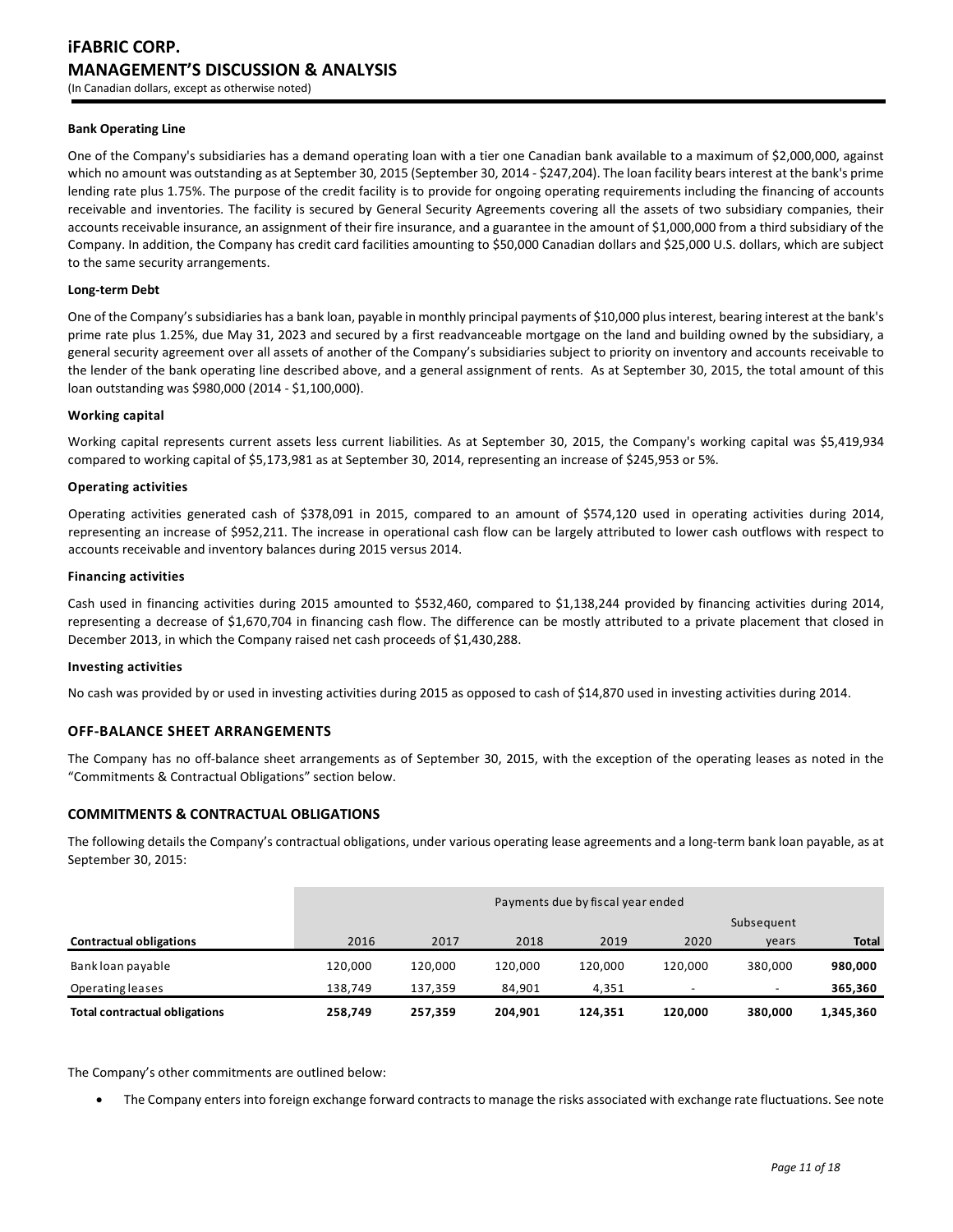7 of the Company's 2015 annual consolidated financial statements for more information.

- Effective October 17, 2011, the Company entered into an exclusive worldwide license agreement for the right to use trademarks in connection with the manufacture, marketing, sale and distribution of certain licensed products. During the initial license term, the Company is required to pay a monthly royalty of 9.5% on its net sales as defined in the agreement, on all products sold under the licensed marks. The initial license term is in effect until December 31, 2015 and may be renewed for an additional term of four years on the condition that certain performance goals as defined in the agreement are attained. As of the date of this MD&A, the Company is in the process of negotiating terms for renewing this agreement. It is anticipated that a new agreement will be signed in January 2016.
- Effective January 16, 2012, the Company entered into an exclusive license agreement for the right to use trademarks in connection with the manufacture, marketing, sale and distribution of certain licensed products. The licensed territory includes certain worldwide areas as specified in the agreement. During the initial license term, the Company is required to pay a monthly royalty of 9% on its net sales as defined in the agreement, on all products sold under the licensed marks. Minimum annual royalties have been established for the contract periods ending December 31, 2013, 2014, and 2015 in U.S. dollar amounts of \$144,000, \$279,000 and \$432,000 respectively. In addition, the Company is required to pay an advertising fee of 2%, payable semi-annually, on its net sales as defined in the agreement, for the promotion of the licensed products. The initial license term is in effect until December 31, 2015 and may be renewed for an additional term of three years on the condition that certain performance goals as defined in the agreement are attained. As of the date of this MD&A, the Company is in the process of negotiating terms for renewing this agreement. It is anticipated that a new agreement will be signed in January 2016.
- Effective January 1, 2015, the Company entered into a worldwide license agreement for the right to use trademarks in connection with the manufacture, marketing, sale and distribution of certain licensed products. During the license term, the Company is required to pay a quarterly royalty on its net sales as defined in the agreement, on all products sold under the licensed marks. The effective royalty rates vary depending on the distribution channel and range from 4-10%. Minimum annual royalties have been established for the contract periods ending December 31, 2015, 2016, 2017, and 2018 in U.S. dollar amounts of \$131,000, \$190,000, \$288,000, and \$368,000, respectively. In addition, the Company is required to pay an advertising fee of 1-2%, depending on the distribution channel, payable quarterly, on its net sales as defined in the agreement, for promotion of the licensed products. The license term is in effect until December 31, 2018.

## **RELATED PARTY TRANSACTIONS**

(a) Key management personnel of the Company are those individuals having authority and responsibility for planning, directing, and controlling the activities of the Company, including members of the Company's Board of Directors. The Company considers key management to be the Company's Board of Directors, which includes three executive officers of the Company.

Remuneration of key management personnel of the Company was as follows:

|                                                                                      | 2015    | 2014    |
|--------------------------------------------------------------------------------------|---------|---------|
| Salaries, management and professional fees, directors' fees, and short-term benefits | 581,951 | 610,159 |
| Share-based compensation                                                             | 180.980 | 43,927  |
|                                                                                      | 762,931 | 654,086 |

Further information about the remuneration of certain individual executive officers and members of the Board of Directors will be provided in the Company's Management Information Circular, to be filed in respect of its 2015 shareholders' meeting.

- (b) Included in selling, general and administrative costs are management fees in the amount of \$30,000 (2014 \$31,000) paid to a company controlled by a director of one of the Company's subsidiaries.
- (c) Included in revenue is rental income earned in the amount of \$35,841 (2014 \$31,858) from a company controlled by a director of one of the Company's subsidiaries.
- (d) Included in accounts payable and accrued liabilities is an amount of \$15,000 (September 30, 2014 \$45,000) due to directors and key management personnel of the Company in respect of unpaid fees.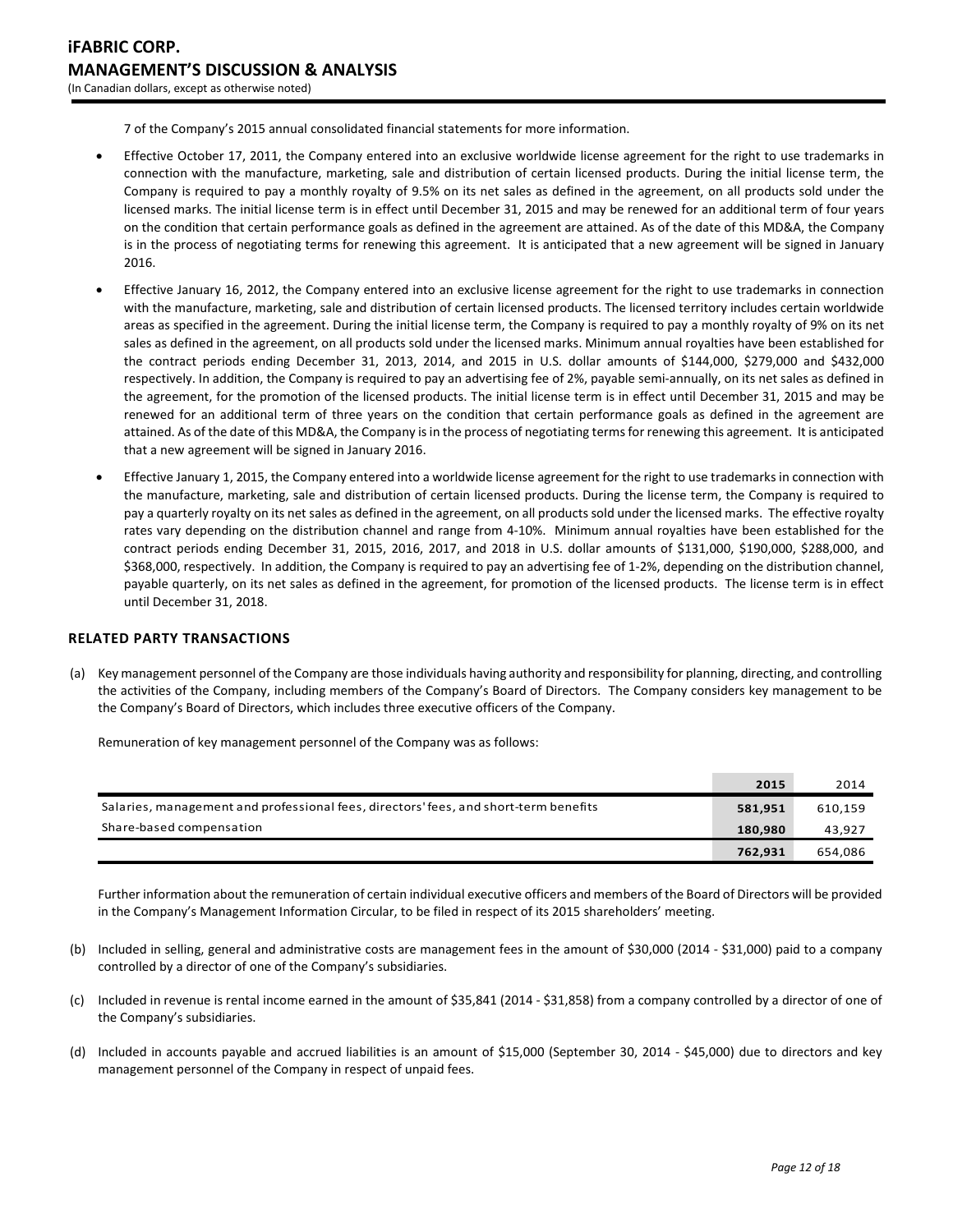## **FINANCIAL RISK MANAGEMENT**

### **Credit risk**

Credit risk arises from the potential that a counter party will fail to perform its obligations. The Company routinely assesses the financial strength of its customers to mitigate its exposure to credit risk. Approximately 36% of the Company's total sales are to two customers (2014 - 28% of sales were to two customers). At September 30, 2015, four customers accounted for 49% (September 30, 2014 - four customers accounted for 52%) of the Company's accounts receivable.

In order to mitigate its credit risk, the Company insures its trade accounts receivable with Chartis Insurance Company of Canada based on specific or discretionary credit limits, dependant on the level of amounts outstanding from individual customers at that time. At the financial year end, no claims were pending under this policy.

The Company's maximum exposure to credit risk is \$2,143,066 (2014 - \$2,042,179). Included in selling, general and administrative costs are bad debts of \$14,507 (2014 - \$516) expensed during the year.

The aging of trade accounts receivable is as follows:

|               | September 30,<br>2015 | September 30,<br>2014 |
|---------------|-----------------------|-----------------------|
| $0 - 30$ days | 1,130,465             | 841,522               |
| 31-60 days    | 772,148               | 794,275               |
| 61 - 90 days  | 166,060               | 333,044               |
| $90 + days$   | 151,603               | 279,638               |
|               | 2,220,276             | 2,248,479             |

## **Liquidity risk**

Liquidity risk is the risk that the Company will encounter difficulties in meeting its obligations associated with its financial liabilities. The Company is exposed to this risk mainly with respect to its accounts payable and accrued liabilities, income taxes payable, related party loans, and bank loan payable. The Company reduces its exposure to liquidity risk by ensuring that it documents when authorized payments become due, maintains an adequate line of credit to pay trade creditors and repays long term debt interest and principal as it becomes due using cash generated from operations.

## **Market risk**

Market risk is the risk that the fair value or future cash flows of a financial instrument will fluctuate because of changes in market prices. Market risk comprises three types of risk: currency risk, interest rate risk and other price risk. The Company is exposed to currency risk and interest rate risk.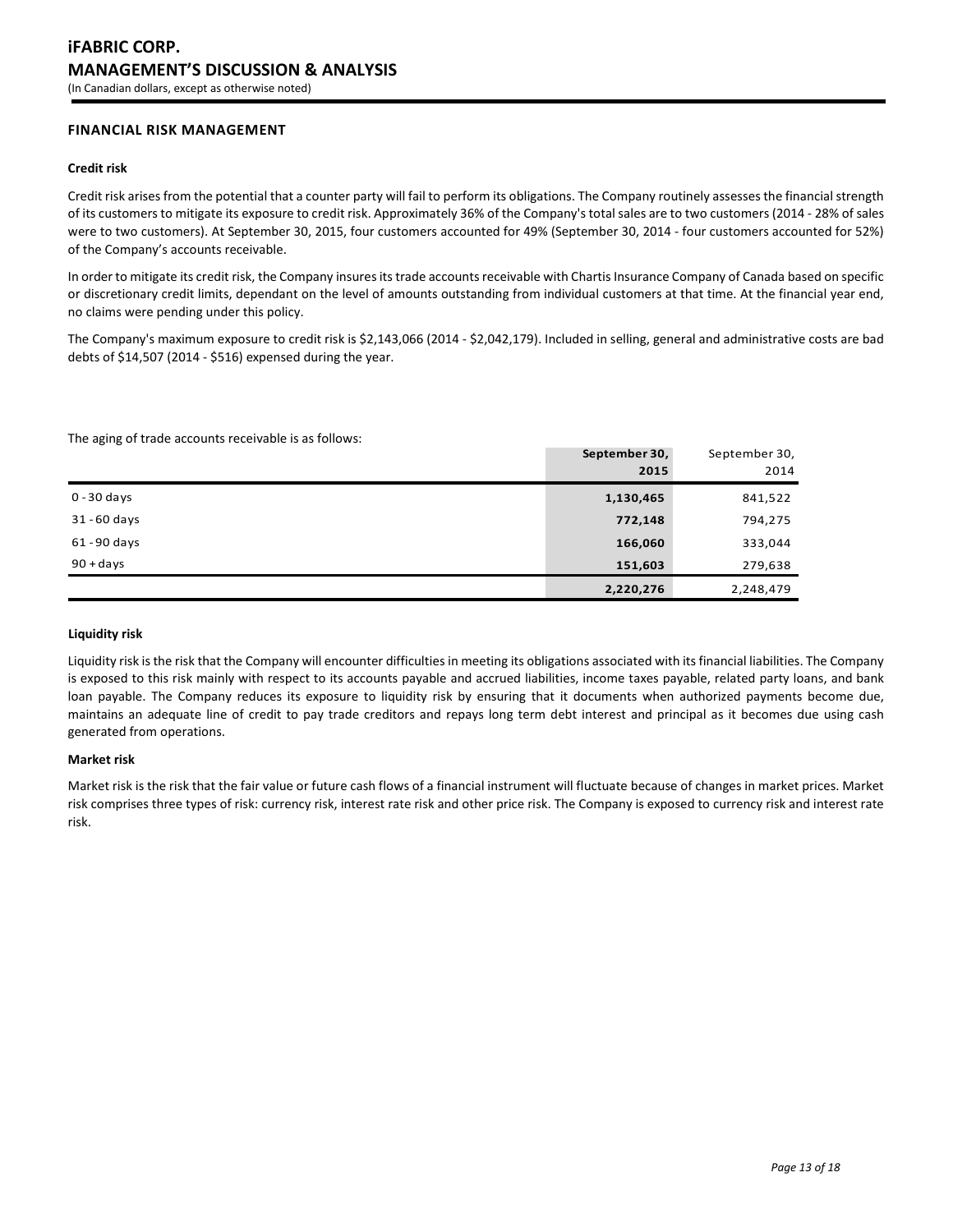## **Currency risk**

The Company conducts certain of its operations in USD and GBP. The Company manages its currency risk with foreign exchange forward contracts (see note 7 of the Company's 2015 annual consolidated financial statements ). The following balances were included in the financial statements:

| <b>USD</b>                                       | September 30,<br>2015 | September 30,<br>2014 |
|--------------------------------------------------|-----------------------|-----------------------|
| Cash                                             | 452,183               | 731,134               |
| Accounts receivable                              | 1,202,225             | 1,605,269             |
| Accounts payable and accrued liabilities         | (921, 758)            | (921, 642)            |
| Prepaid expenses and deposits                    | 201,700               | 189,973               |
| Foreign exchange forward contract margin deposit | 60,000                | 100,000               |
|                                                  | 994,350               | 1,704,734             |
|                                                  |                       |                       |
| <b>GBP</b>                                       | September 30,<br>2015 | September 30,<br>2014 |
| Cash                                             | 58,699                | 88,825                |
| Accounts receivable                              | 216,976               | 182,183               |
| Accounts payable and accrued liabilities         | (89, 424)             | (20, 204)             |
|                                                  | 186,251               | 250,804               |

The Company has performed a sensitivity analysis on its foreign currency denominated financial instruments. The effect of a 5% strengthening (weakening) of the USD as at September 30, 2015, in relation to the net amount of USD-denominated currency balances, would have resulted in a gain (loss) of approximately \$24,000 recognized in net earnings (loss) for 2015, all other variables held constant. The effect of a 5% strengthening (weakening) of the GBP as at September 30, 2015, in relation to the net amount of GBP-denominated currency balances, would result in a gain (loss) of approximately \$9,000 recognized in net earnings (loss) for 2015, all other variables held constant.

## **Interest rate risk**

Interest rate risk is the risk that the fair value or future cash flows of a financial instrument will fluctuate due to changes in market interest rates. The Company is exposed to interest rate risk on its secured bank loan and its bank operating line, which bear interest at floating rates, since changes in market rates can cause fluctuations in cash flows.

The Company has performed a sensitivity analysis on its interest rate risk. The effect of a 1% decrease (increase) in the average interest rate paid during the year, would have resulted in a gain (loss) of approximately \$10,000 recognized in net earnings (loss) for 2015, all other variables held constant.

## **OUTSTANDING SHARE DATA**

As of the date of this MD&A, the Company had 25,899,750 common shares outstanding. Furthermore, as of the date of this MD&A, the Company had 1,720,000 options issued and outstanding, of which 1,495,000 were exercisable, as well as 232,133 warrants outstanding.

## **RISKS & UNCERTAINTIES**

## **Financial**

The Company may require additional financing to fund future expansion initiatives. There can be no assurance that the Company will be able to obtain adequate financing in the future, or that the terms of such financing will be favourable. Failure to obtain such additional financing could result in delay or indefinite postponement of development of certain of the Company's business, and therefore affect its future cash flows, earnings, results of operations and financial condition.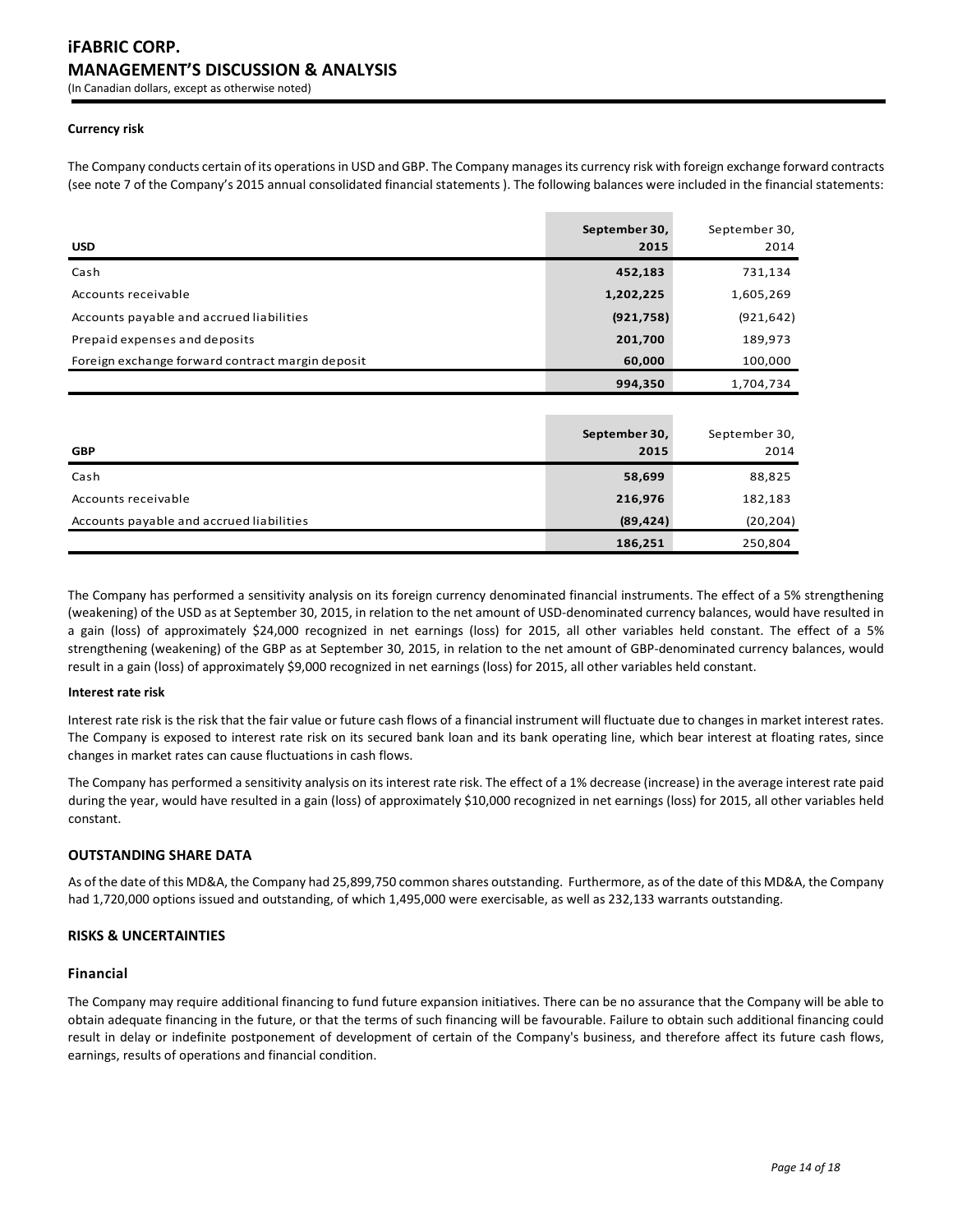## **Competition**

The Company faces significant competition in almost every aspect of its business, particularly from other companies that:

- Design, manufacture and distribute intimate apparel, sleepwear and accessories;
- Sell sprays, topical liquids and creams that repel biting insects;
- Sell sprays, liquids, creams, chemicals and textiles which have the ability to kill bacteria;
- Sell sprays, topical liquids, creams and oral medication that assist with the healing of skin and the control of skin irritations; and
- Distribute chemicals that can be applied to textiles in order to kill bacteria.

## **Licensing Arrangements**

The Company will be reliant on a number of key licensing and distribution agreements and its future performance could be materially affected by a termination of one or more of such agreements. Termination could arise as a result of any of the following:

- Failure to pay royalties or advertising contributions;
- Failure to meet minimum purchase obligations;
- Failure to achieve minimum sales targets;
- The breach of a material covenant;
- Failure to ship licensed products to authorized customers;
- Failure to give notice of intention to renew within the stipulated time period

## **Key Personnel**

The senior officers of the Company are critical to its success. In the event of the departure of a senior officer, the Company believes that it will be successful in attracting and retaining qualified successors but there can be no assurance of such success. Recruiting qualified personnel as the Company grows is critical to its success. As the Company's business activities grow, it will require additional key financial, administrative and technical personnel as well as additional operations staff. If the Company is not successful in attracting and training qualified personnel, the efficiency of its operations could be affected, which could have an adverse impact on the Company's future cash flows, earnings, results of operations and financial condition.

## **Technological Advancements**

The chemical industry is subject to significant technological advancements, changing industry standards, market trends, customer preferences and competitive pressures which can, among other things, necessitate revisions in pricing strategies, price reductions and reduced profit margins. The success of the Company will depend on its ability to secure technological superiority in its products and maintain such superiority in the face of new technologies. No assurance can be given that further modification of product offerings of the Company will not be required in order to meet demands or to remain competitive.

## **Intellectual Property**

The success of the Company will depend, in part, on its ability to maintain proprietary protection over its intellectual property and operate without infringing the proprietary rights of third parties. Despite precautions, it may be possible for a third party to copy or otherwise obtain and use the Company's technologies without authorization. There can be no assurance that any steps taken by the Company will prevent misappropriation of its technologies.

## **Government Regulation and Regulatory Approvals**

Future changes in government regulation could adversely affect the industries in jurisdictions in which the Company operates or intends to operate.

With regard to its Intelligent Fabrics operating segment, the Company is dependent on regulatory approvals or registrations and the legal systems in the markets in which it operates, such as the U.S. Environmental Protection Agency ("EPA") and Health Canada. The Company currently has certain EPA registrations and is in process of securing additional approvals from both the EPA and Health Canada. There is no certainty that such approvals will be granted and regulators could, even after granting such approvals, be stringent on non-compliance with regulatory requirements or change such requirements, which could have a material adverse effect on the Company's business and result in adverse publicity.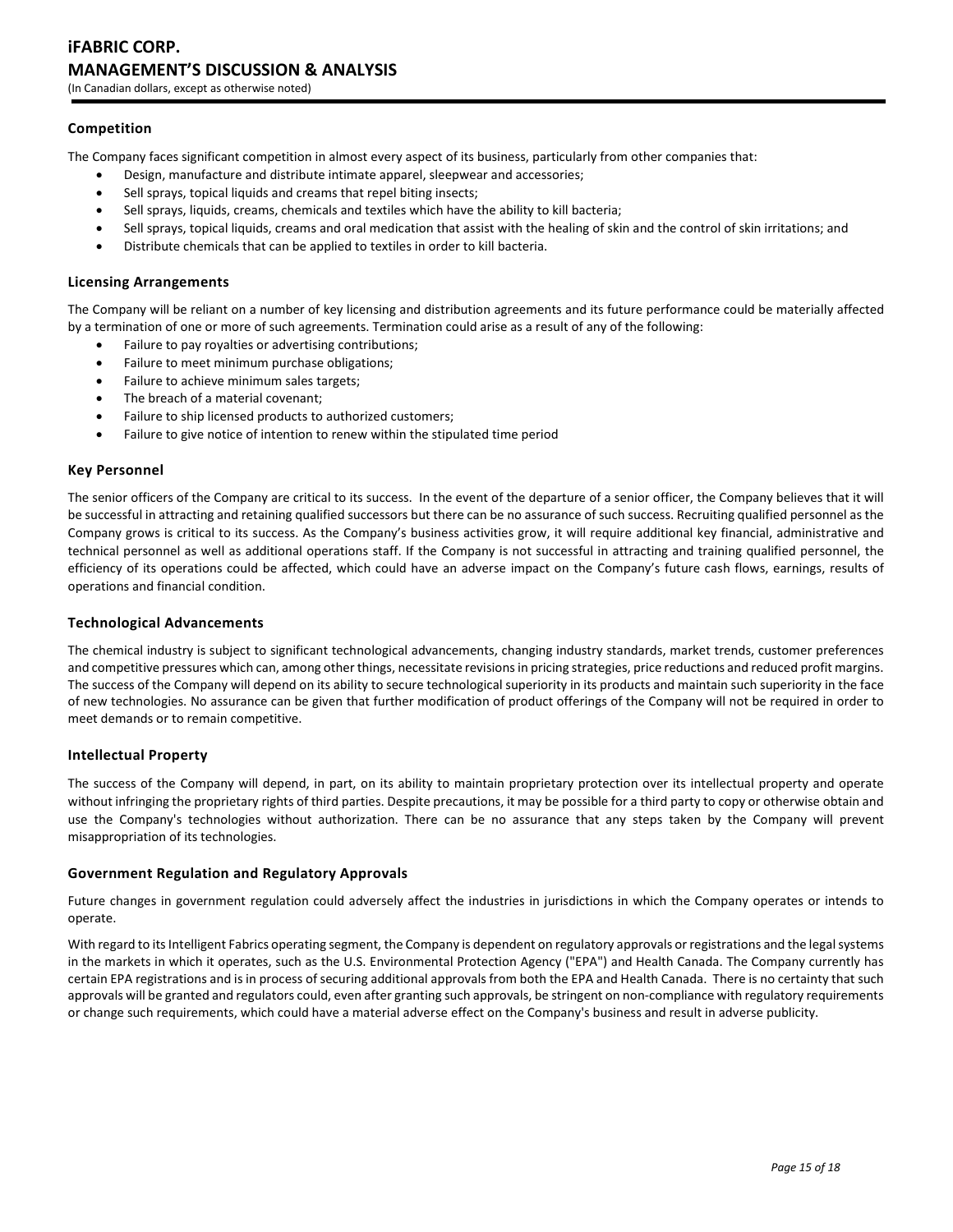## **Customer Adoption**

The Company's revenue in its Intelligent Fabrics division is highly dependent on the willingness of consumers to purchase products based upon their awareness of the benefits of such products. Different markets will require differing marketing strategies and the adoption of the Company's products may be slower than anticipated.

## **CRITICAL ACCOUNTING POLICIES AND ESTIMATES**

The preparation of these financial statements requires management to select appropriate accounting policies and to make judgments, estimates and assumptions that affect the reported amounts of assets, liabilities, revenues, expenses and the disclosure of contingent assets and liabilities at the end of the reporting period. The estimates and related assumptions are based on previous experience and other factors considered reasonable under the circumstances, the results of which form the basis of making assumptions about carrying values of assets and liabilities that are not readily apparent from other sources.

The estimates and underlying assumptions are reviewed on an ongoing basis. Revisions to accounting estimates are recognized in the period in which the estimate is revised if the revision affects only that period or in the period of revision and future periods if the revision affects both current and future periods.

Significant assumptions about the future that management has made and that could result in a material adjustment to the carrying amounts of assets and liabilities, in the event that actual results differ from assumptions made, relate to, but are not limited to, the following:

#### **Valuation of inventories**

Provisions for non-saleable inventories are prepared by management based on their knowledge of sales history.

#### **Recoverability of deferred development costs**

Management deems all such costs as recoverable based on the expectation of realizing future economic benefits through the profitable commercialization of the relevant products under development.

#### **Benefits of deferred income tax assets**

The recognition of deferred income tax assets is based on the Company's judgment. The assessment of the probability of future taxable income in which the deferred income tax assets can be utilized is based on management's best estimate of future taxable income that the Company expects to achieve based on its internal projections. The estimate is adjusted for significant non-taxable income and expenses and for specific limits to the use of any unused tax loss or credit. Deferred income tax assets are recognized to the extent it is probable that estimated taxable profit will be available against which the deductible temporary differences and the carry forward of unused tax losses can be utilized.

#### **Estimated useful life of property, plant and equipment**

Management makes this estimate based on past experience with similar assets and future business plans.

#### **Allowance for doubtful accounts**

Management provides for doubtful accounts based on its assessment of credit risk, past experience and payment history of a customer.

#### **Allowance for discounts and rebates**

The company has guaranteed a minimum level of margins, to certain of its customers, as a condition of sale. Management provides for potential rebates based on its estimate of inventories sold, that is likely to be discounted by these customers, based on current sale-through levels.

#### **Share-based payment transactions**

The Company measures the cost of equity-settled transactions by reference to the fair value of the equity instruments at the date at which they are granted. Estimating fair value for share-based payment transactions requires determining the most appropriate valuation model, which is dependent on the terms and conditions of the grant. This estimate also requires determining and making assumptions about the most appropriate inputs to the valuation model including the expected life, volatility, dividend yield of the share option and forfeiture rate.

Actual results could differ from these estimates and may require a material adjustment to the carrying amount of affected assets and liabilities, or on the reported results of revenues, expenses, gains or losses.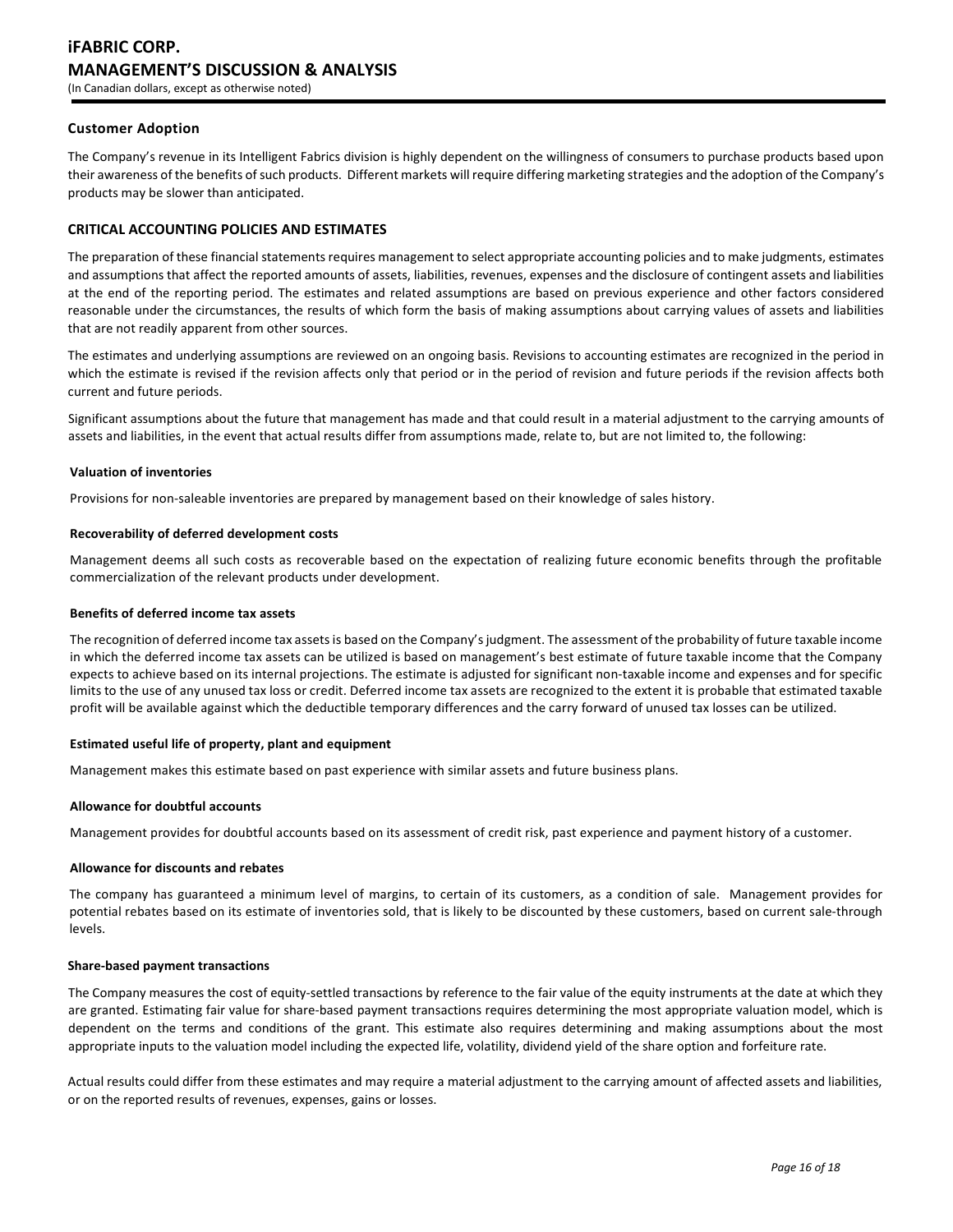## **ACCOUNTING POLICY DEVELOPMENTS**

### **(a) Adoption of new or amended accounting standards**

Certain pronouncements were issued by the IASB or the International Financial Reporting Interpretations Committee ("IFRIC") that are mandatory for annual periods beginning on or after January 1, 2014. As of October 1, 2014, the Company has adopted the following standards:

- i) IAS 32, 'Financial Instruments: Presentation' was amended in December, 2011, clarifying the application of the offsetting requirements of financial assets and financial liabilities. The Company has assessed that the adoption of IAS 32 has no material impact on the financial statements.
- ii) Yannual Improvements to IFRSs 2010-2012 and 2011-2013 cycle' were approved by the IASB in December 2013. These improvements included amendments to a number of IFRSs as a result of the annual improvements project. The Company has assessed that no adjustments are necessary as a result of applying the revised rules.

## **(b) Future changes in accounting standards**

Certain new standards, interpretations, amendments and improvements to existing standards were issued by the IASB or IFRIC that are mandatory for accounting periods beginning on January 1, 2015 or later periods. The standards impacted that are applicable to the Company are as follows:

- i) IFRS 9, 'Financial Instruments' was issued in November 2009 as the first step in its project to replace IAS 39 'Financial Instruments: Recognition and Measurement'. IFRS 9 introduces new requirements for classifying and measuring financial assets that must be applied starting January 1, 2018, with early adoption permitted. The IASB amended IFRS 9 in November, 2013 to add new requirements for classifying and measuring financial liabilities, de-recognition of financial instruments, impairment and hedge accounting. The standard is not expected to have an impact on the Company's accounting for financial instruments and the Company has not yet decided when to adopt IFRS 9.
- ii) IFRS 15, 'Revenue From Contracts With Customers' was issued in May 2014. The standard provides a comprehensive framework for recognition, measurement, and disclosure of revenue from contracts with customers except for those that fall within the scope of IAS 17, 'Leases' or other applicable IFRS. Application of the standard is mandatory for annual reporting periods beginning on or after January 1, 2017, with early adoption permitted. The adoption of IFRS 15 is not expected to have an impact on the Company's accounting for revenue and the Company is currently assessing when to adopt IFRS 15.
- iii) 'Annual Improvements to IFRSs 2012-2014 Cycle' was approved by the IASB in September 2014. These improvements included amendments to a number of IFRSs as a result of the annual improvements project. The revised rules are effective for annual periods beginning on or after January 1, 2016, with early adoption permitted. The Company expects there to be no impact or adjustments necessary as a result of applying the revised rules.

## **DISCLOSURE CONTROLS AND PROCEDURES**

Disclosure controls and procedures are designed to provide reasonable assurance that material information relating to the Company is made known to the Chief Executive Officer and the Chief Financial Officer (the "Certifying Officers") by others on a timely basis so that appropriate decisions can be made regarding public disclosure within the time periods required by applicable securities laws. The Certifying Officers are responsible for establishing and maintaining the Company's disclosure controls and procedures. Based on an evaluation of the Company's disclosure controls and procedures, the Company's Certifying Officers have concluded that these controls are appropriately designed and were operating effectively as of September 30, 2015. Although the Company's disclosure controls and procedures were operating effectively as of September 30, 2015, there can be no assurance that the Company's disclosure controls and procedures will detect or uncover all failures of persons within the Company to disclose material information otherwise required to be set forth in the annual regulatory filings.

## **INTERNAL CONTROL OVER FINANCIAL REPORTING**

Internal control over financial reporting ("ICFR") is designed to provide reasonable assurance regarding the reliability of the Company's financial reporting and the preparation of financial statements in accordance with IFRS. The Certifying Officers are responsible for establishing and maintaining adequate ICFR for the Company. The Certifying Officers have evaluated the effectiveness of the Company's ICFR as at September 30, 2015 and whether any material weaknesses relating to the design of the Company's ICFR were existing as at September 30, 2015. Based on that evaluation, the Certifying Officers concluded that the ICFR, as defined by National Instrument 52-109 – Certification of Disclosure on Issuers' Annual and Interim Filings, are appropriately designed and were operating effectively and that no material weaknesses were identified through their evaluation. The Certifying Officers have evaluated whether there were any changes in the Company's ICFR that occurred during the fiscal year ended September 30, 2015 that have materially affected, or are reasonably likely to materially affect, its ICFR. No such changes were identified through their evaluation.